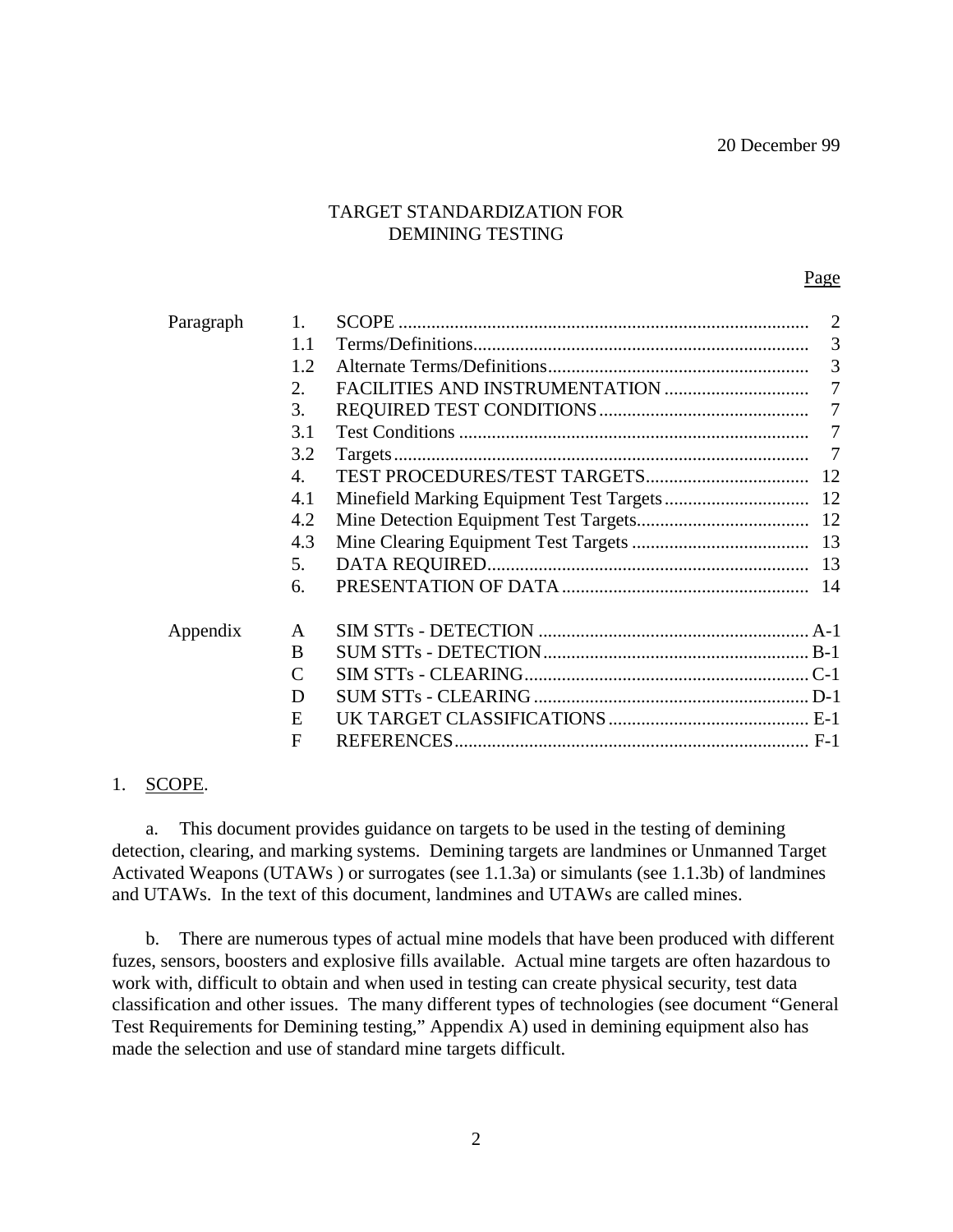c. The use of non-standard targets, targets selected solely because of availability, various mine replicas, and targets with poorly understood or documented characteristics and features, leads to non-repeatable test data, test data that is difficult to share, compare or analyze and test data that cannot be used in modeling or simulation of demining system performance. Therefore, it is critical that when testing demining equipment that the guidance provided herein for target standardization be followed.

d. It is intended that this document will be updated in the future to address simulant mine targets used in testing of clearing equipment (Appendix C). Additionally, as detection technologies improve or become available in other sensor areas such as Optical, Vapor, or Nuclear, simulant mine targets may be added to Appendix A to encompass these unique areas.

e. Notwithstanding anything within this or other documents, the storage, transport or use in testing of any targets containing any explosive material shall be approved by the appropriate safety authority for the nation on whose territory the storage, transport or test will take place.

#### 1.1 Terms/Definitions.

1.1.1 Target. Live mine, surrogate or simulant mine.

1.1.2 Live Mine Target (LMT); Type 1 Target. Tactical, live, completely and fully functional production mine. A tactical mine with fully functional explosive train and kill mechanism. The mine may be in any arming status, but is normally fully armed. Use only where absolutely necessary and no suitable alternative is possible, practical or available.

A Type 1A Target is a Type 1 Target without the main explosive, yet with an active/live fuze.

1.1.3 Standard Test Target (STT). A simulant or surrogate mine used in the test of demining systems. Intended to interact with demining systems in a way representative of, or identical to, that of a real mine or mine category. STTs are used to make testing of demining systems safer, quicker, less costly and more repeatable. STTs facilitate the interchange of consistent demining test data between organizations and countries.

a. Surrogate Mine (SUM) - A STT that lacks some (one or more) features or characteristics of an actual mine type or model. May be a modified LMT or a target specifically fabricated with the desired features of an actual mine type or model. SUM STT's are further classified and defined into the following Type Targets:

(1) Type 2 Target - A production mine rendered safe. A Type 1 LMT that has been rendered safe by disabling all or part of the initiation mechanism so that the fuze cannot operate. The main explosive charge is unchanged. If the original detonator or other components are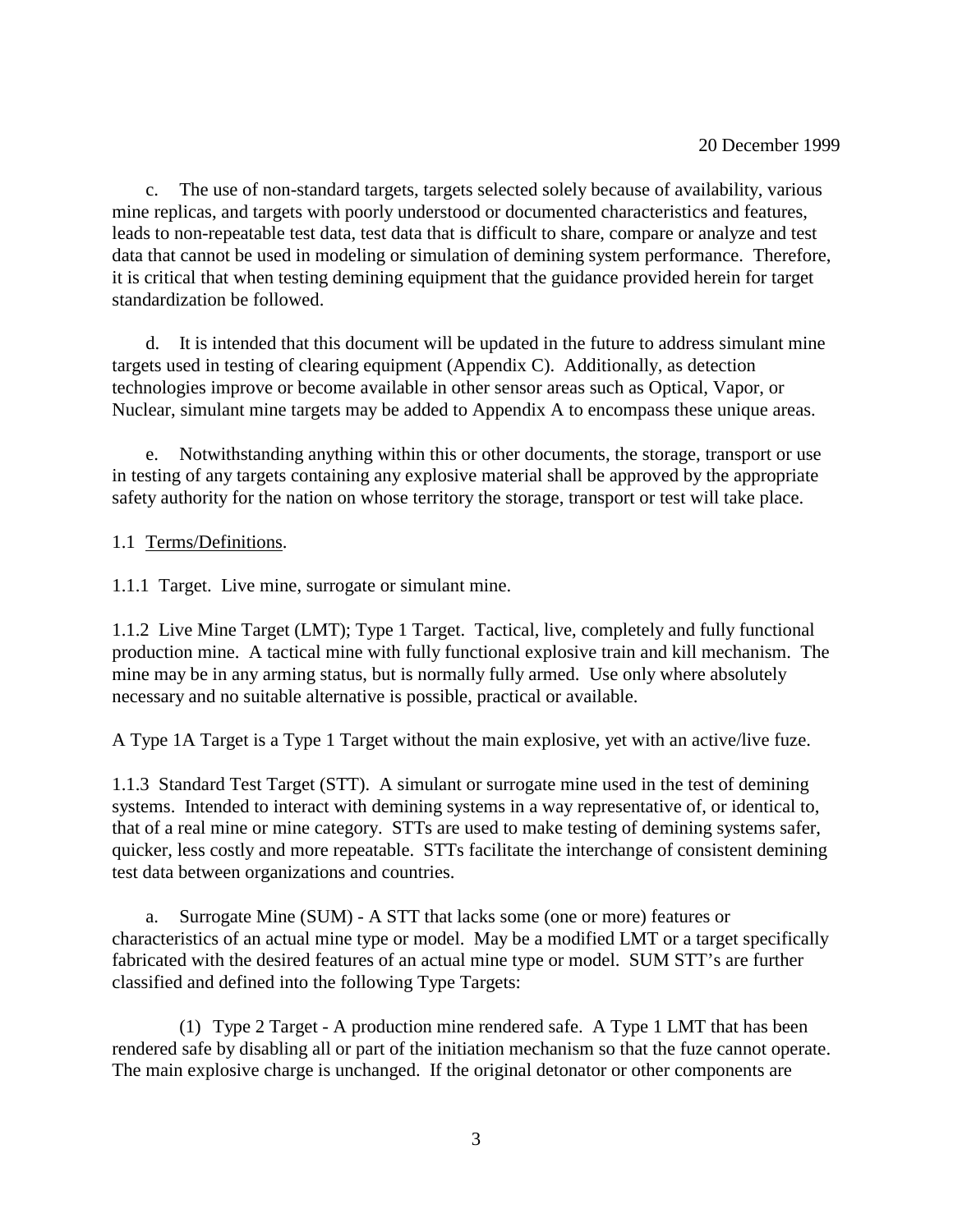removed, they will be replaced by replicas which are as close to the original as possible, consistent with the initiation mechanism being disabled.

(2) Type 3 Target - A production mine free from explosive (FFE). A Type 1 LMT that has been rendered safe by having all explosive removed. In a Type 3A Target, the explosive is removed and not replaced with anything. Detonators and other components removed while removing explosives should be placed back in the target or replaced by replicas which are as close to the original as possible. In a Type 3B Target, the removed explosive is replaced with an inert material.

(3) Type 4 Target - A reproduction mine. Type 4 Targets are usually FFE. Type 4 Targets are fabricated with the intention of replicating one, few, many or nearly all of the characteristics and features of a specific production mine model. They are usually fabricated by an organization other than the original manufacturer(s). The design of reproduction mines is usually derived from reverse engineering. A Type 4A Target has air in lieu of explosive. A Type 4B Target has an inert material in lieu of explosive. A Type 4C Target has explosive. Usually Type 4C Targets will be rendered safe so that the fuze cannot operate.

b. Simulant Mine (SIM) - A STT that has features or characteristics representative of a category of mine types, but does not replicate any specific mine type or model. SIM STTs are further classified and defined into the following Type Targets:

(1) Type 5 Target - A SIM that contains some explosives. The explosive may be in significant or trace quantities. A Type 5A Target has a significant amount of explosive. It may have a fuze. A Type 5B Target contains an explosive fuze. It also may contain a small booster charge, but does not have a main explosive charge. A Type 5C target has only trace amounts of explosive, not in a fuze configuration.

(2) Type 6 Target - A SIM that is fully Inert/FFE.

c. Instrumented Mine, Type 7 Target - Usually used in clearing equipment testing. A SIM or SUM that has been instrumented to determine if a disturbance would have initiated or detonated the target. Use a combined Target Type nomenclature to indicate what type of SIM or SUM is used as an Instrumented Mine (e.g. Type 7-3B or Type 7-6).

1.1.4 Calibration Target; Type 8 Target - May be a target, as defined above in 1.1.2 and 1.1.3, or a special non-mine target; especially for detection equipment testing. A calibration target may be used for multiple purposes to include training, reference, diagnostics, confidence check, false alarms or as test control. Use combined Target Type nomenclature when a SIM or SUM is used as a calibration Target (e.g. Type 8-3B or Type 8-6). If the calibration target is a non-mine target just refer to the Target as Type 8.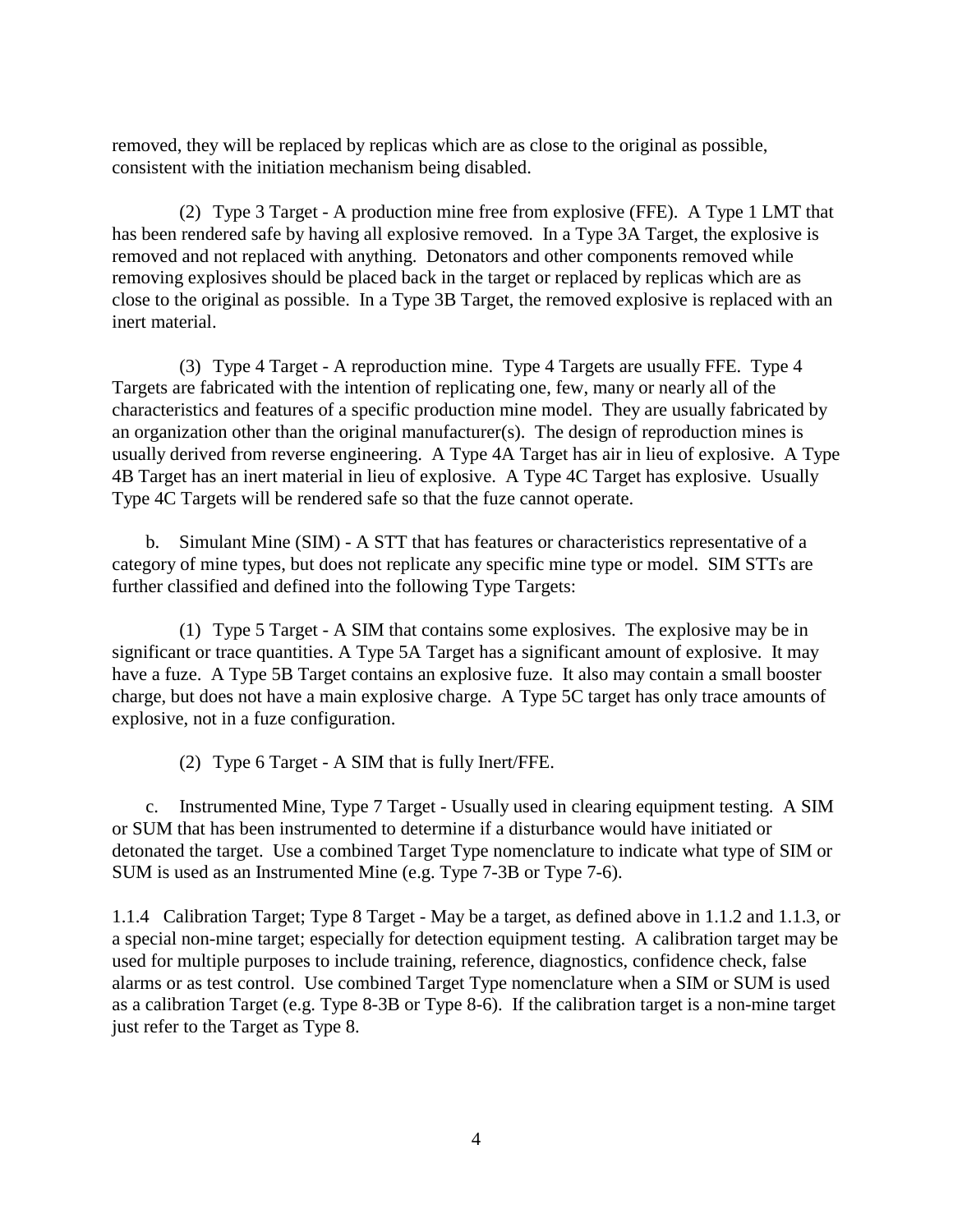1.1.5 Target Array - A minefield or array of UTAWs. Target arrays may consist of LMTs, STTs or a mix.

1.1.6 Recommended Target Types – Recommended target types are as shown in Table 1.

1.2 Alternate Terms/Definitions.

Alternate terms/definitions for target types are found in Appendix E.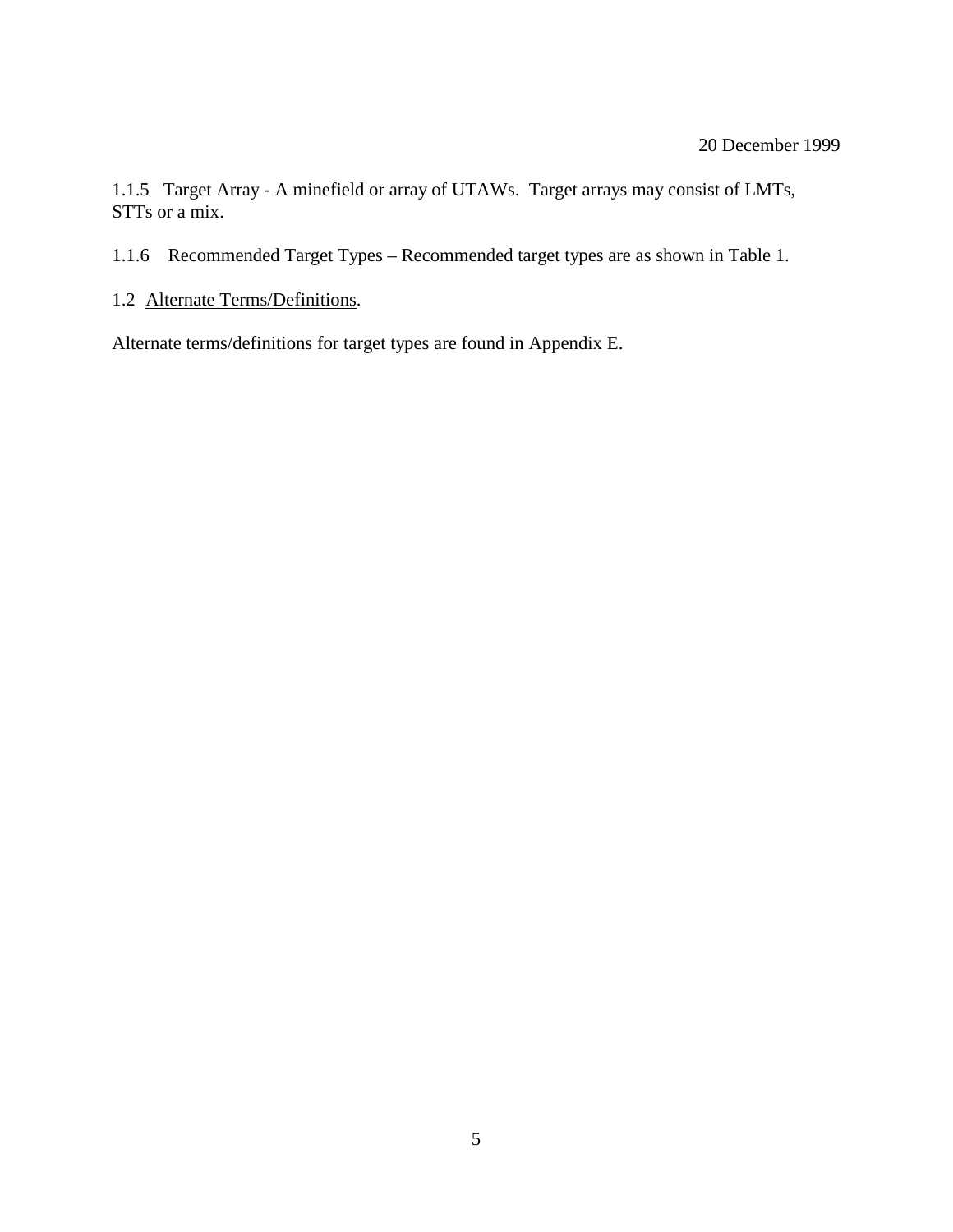| <b>Target Type</b> | Description                                |             | <b>LMT</b>  | <b>SUM</b>               | <b>SIM</b>     |
|--------------------|--------------------------------------------|-------------|-------------|--------------------------|----------------|
| Type 1             | <b>Production Mine</b>                     | ${\bf N}$   | Y           |                          |                |
| Type 1A            | - main explosive removed, active fuze      | ${\bf N}$   | $\mathbf Y$ |                          |                |
| Type 2             | <b>Production Mine Rendered Safe</b>       | ${\bf N}$   |             | Y                        |                |
| Type 3             | Production Mine - FFE                      | $\mathbf Y$ |             | $\mathbf Y$              |                |
| Type 3A            | - explosive removed and not replaced (air) | Y           |             | Y                        |                |
| Type 3B            | - explosive replaced with inert material   | Y           |             | Y                        |                |
| Type 4             | <b>Reproduction Mine</b>                   | Y/N         |             | $\mathbf Y$              |                |
| Type 4A            | $-$ FFE $(air)$                            | Y           |             | Y                        |                |
| Type 4B            | FFE (inert material)                       | Y           |             | $\mathbf Y$              |                |
| Type 4C            | - Explosive                                | $\mathbf N$ |             | Y                        |                |
| Type 5             | Simulant Mine w/explosive                  | $\mathbf N$ |             |                          | Y              |
| Type 5A            | significant amount of explosive            |             |             |                          |                |
| Type 5B            | explosive fuze, no main explosive charge   |             |             |                          |                |
| Type 5C            | only trace amounts of explosive, no fuze   |             |             |                          |                |
| Type 6             | Simulant Mine - FFE                        | Y           |             |                          | Y              |
| Type 7             | <b>Instrumented Mine</b>                   | Y/N         |             | $\overline{\mathcal{L}}$ | $\gamma$       |
| Type 8             | <b>Calibration Target</b>                  | Y/N         |             | $\overline{\mathcal{L}}$ | $\overline{?}$ |
|                    |                                            |             |             |                          |                |

# Table 1. Recommended Target Type Table.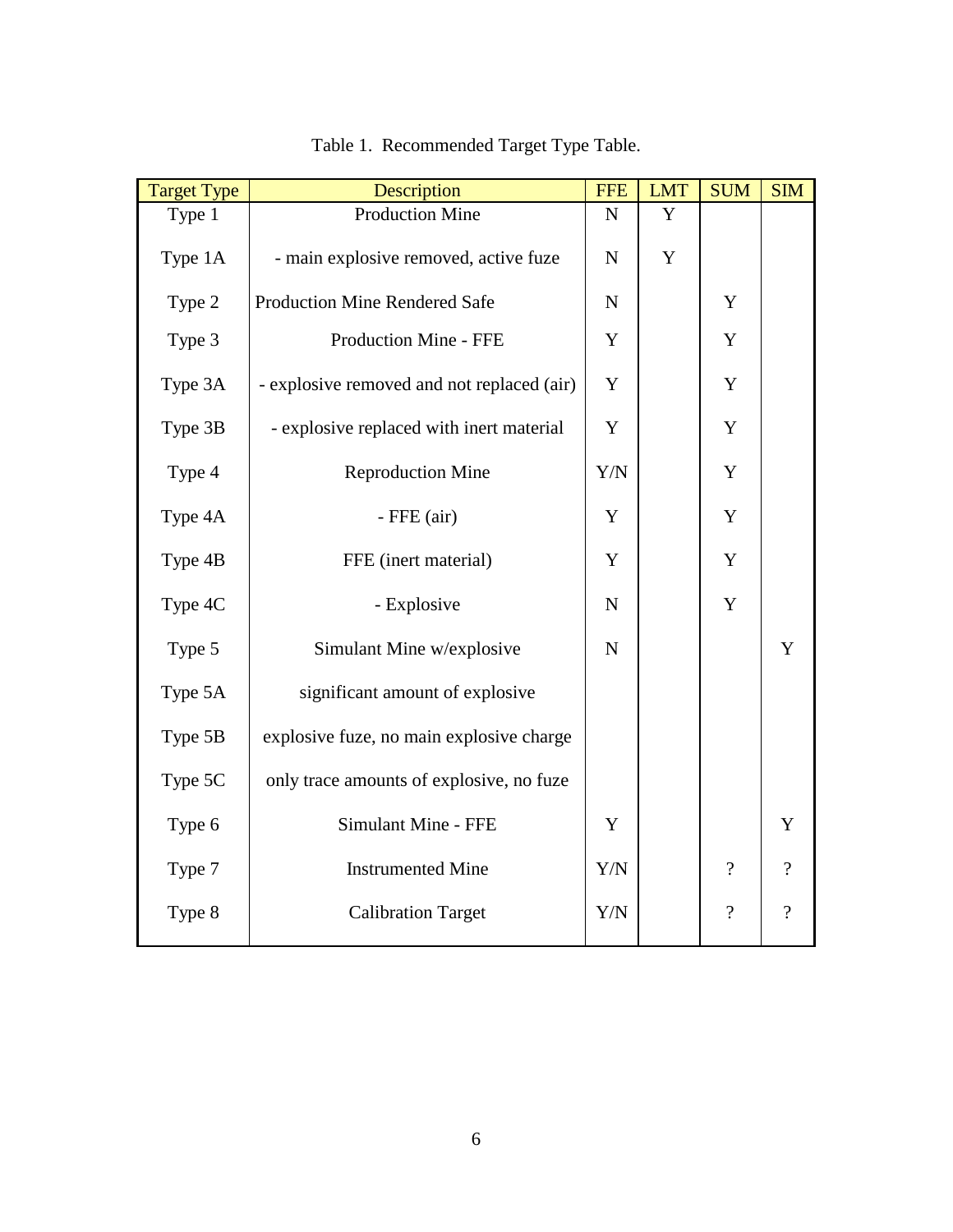## 2. FACILITIES AND INSTRUMENTATION.

a. Facilities and instrumentation should comply with guidance given for the demining equipment being tested. See document "General test requirements for demining testing" and related documents for demining detection, clearing, and marking equipment.

b. Live mines, surrogate or simulant mines that contain explosive material generally have special physical security requirements that must be addressed. These include requirements when targets are being transported, are in storage and when targets are being used in testing. Special facilities, shipping containers and provisions, and surveillance instrumentation may be required.

c. Live mines or surrogate mines that contain classified or sensitive components or hardware will also have special physical security requirements that must be addressed.

d. Fully inert surrogate or simulant mines should be properly marked, colored or labeled to indicate that they are inert. This may eliminate the need for any special physical security requirements.

## 3. REQUIRED TEST CONDITIONS.

## 3.1 Test Conditions.

Test conditions should comply with guidance given for the demining equipment being tested. See document "General test requirements for demining testing" and related documents for demining detection, clearing, and marking equipment.

## 3.2 Targets.

3.2.1 Target Identification. Prior to initiation of the test, assign each target a unique target identification number and document its location and characteristics or features. Also document target's depth, orientation, weathering, the emplacement technique used, and any other information which may aid in assessing or comparing test data or results.

## 3.2.2 Target Selection.

3.2.2.1 Selection Considerations. Targets should be selected based on what characteristics of the demining equipment are being tested. Different tests and different test objectives for the demining equipment will require different test targets. Targets should be selected in the following order of preference: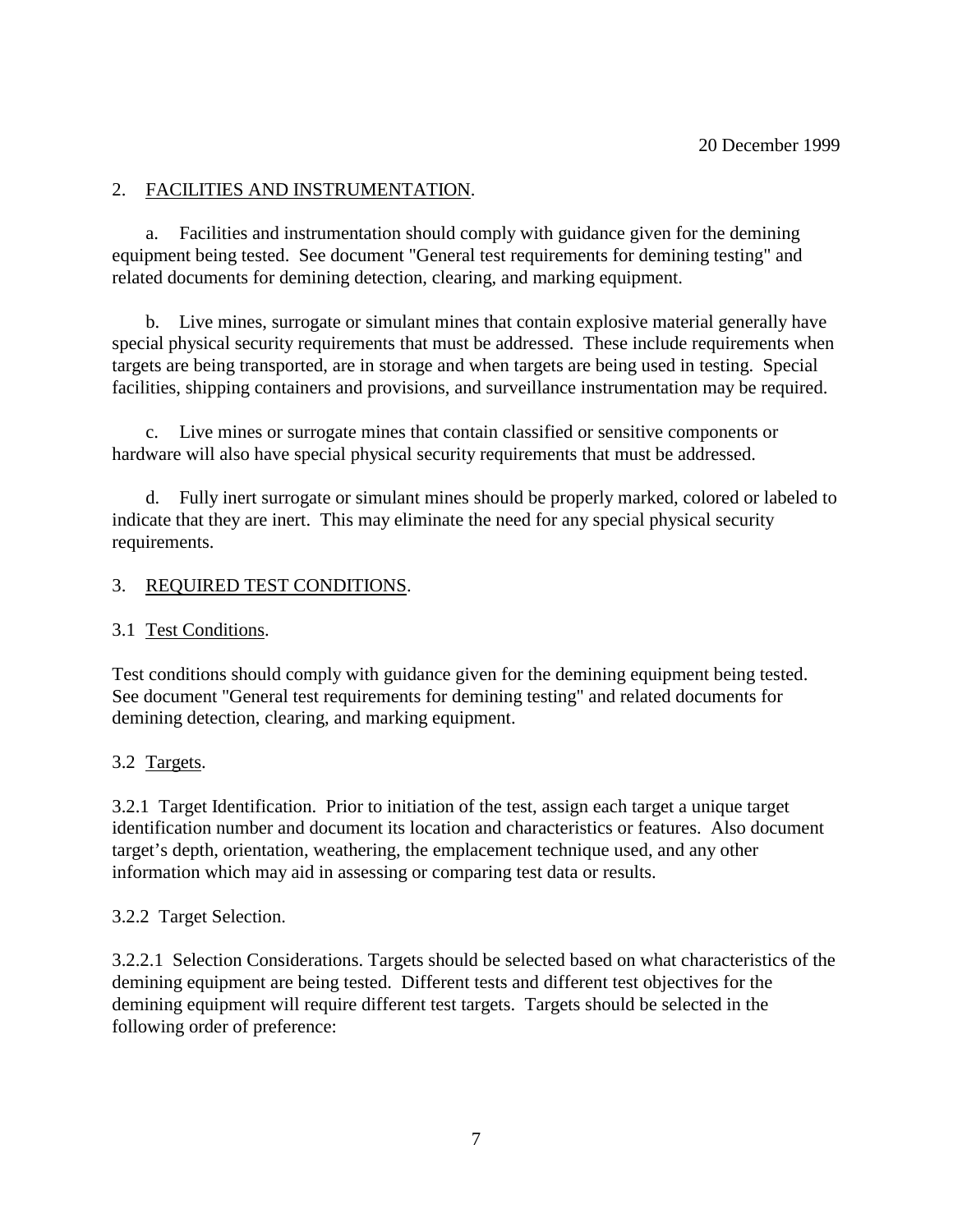- a. SIM STT
- b. SUM STT, FFE
- c. SUM STT, not FFE
- d. LMT

For final development or operational type testing the use of less preferred targets may be necessary to achieve the very high confidence levels required for final design assessment and approval. Individuals with expert knowledge about mines, technical performance of the equipment under test, the environment, the demining testing process and overall program objectives are required when selecting targets for test.

When selecting targets consider the following:

a. The different types of mines that the equipment is expected to encounter performing detection, clearing, or marking operations. The expected probability and criticality of these encounters.

b. Type of demining equipment being tested. The performance method and technical characteristics of the equipment. The equipment capability in different environments.

c. Specific test objectives.

d. Expected interaction between demining equipment being tested, the environment and the planned targets.

e. Special considerations or test data desired at the edge of the demining equipment's performance envelope.

f. How to determine the edge of the demining equipment's performance envelope.

g. Target selection in previous testing of the demining equipment and any comparison required between that data and data to be generated in current testing.

3.2.2.2 SIM Selection. The use of SIMs will not be possible for all testing since SIMs have not yet been developed to interact with all types of demining equipment in a way representative of LMTs. Initial SIMs (Appendix A) were developed to interact with induction, radar and IR detection sensors. SIMs to interact with other type detection sensors and clearing equipment will not be developed until a later date. In addition the SIMs available are not representative of all target categories or types. For instance, SIMs for side or top attack mines, claymore mines and other nonconventional type landmines are not available. Use SUMs if SIMs are not available for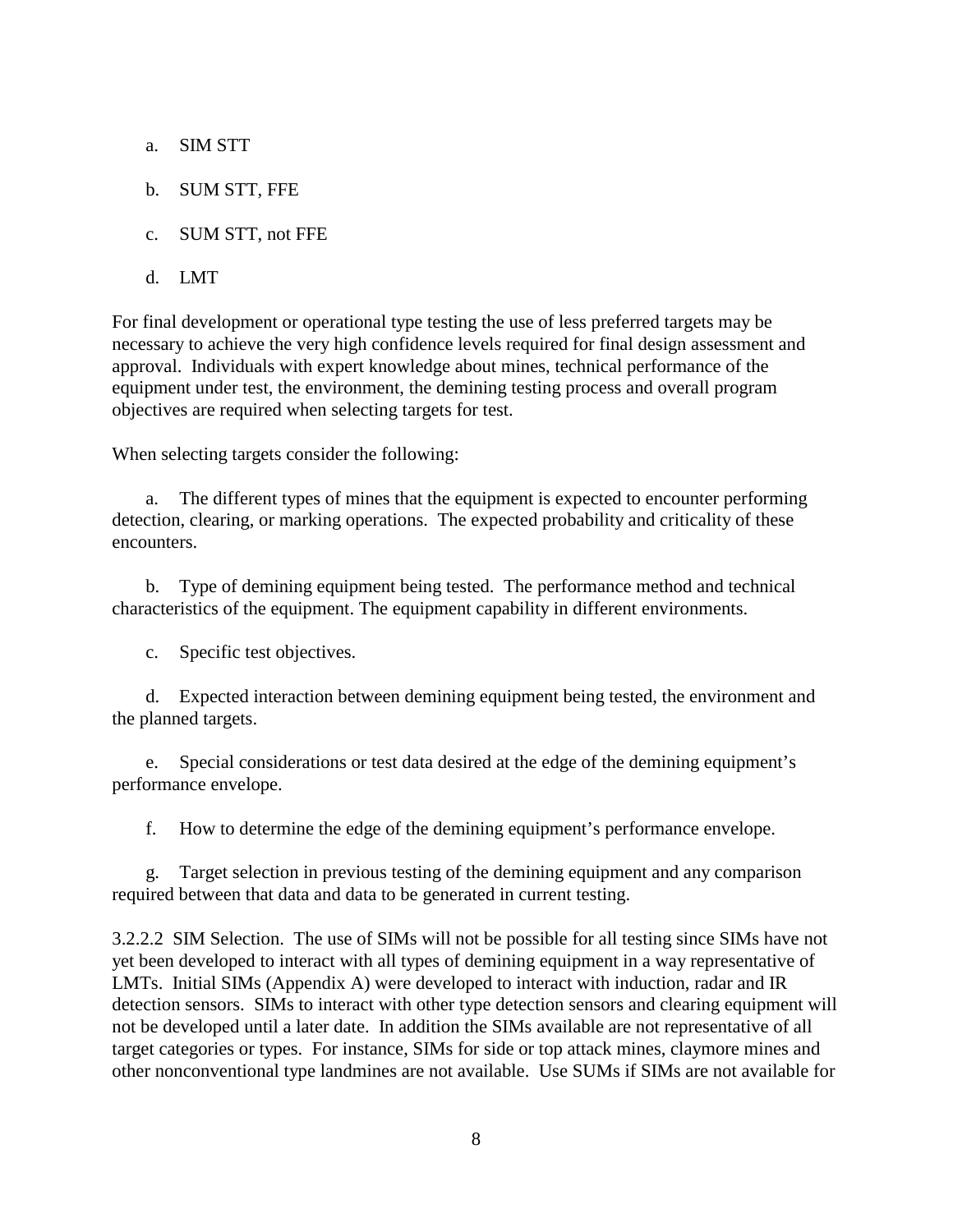the mine target category or type required, or if the SIM, although of the correct type, does not interact appropriately with the equipment under test.

3.2.2.3 SUM Selection. The SUM STTs in Appendix's to this document are a subset of the world's mines. The SUMs identified have a wide range of features; size, weight, metallic content, explosive type and weight, source or origin, fuze type, air gaps, etc. While some are uncommon and were selected due to the small number of mines in that category, or to provide a difficult target due to a particular feature, most are very common and are mines that are very likely to be encountered in demining operations today and for many years.

The more SUM target models identified in the Appendix's (or selected for use in testing), the more thoroughly the full spectrum of mines is covered. The SUMs identified in the Appendix's are a tradeoff between:

a. A very large sample population representative of the complete variety and spectrum of features found in all the mines of the world.

b. Ensuring all the numerous types of possible interaction (physical, electromagnetic, explosive, etc.) phenomena with the many different types of demining equipment with the mines is considered.

c. Keeping the number of recommended priority SUMs to a relatively small amount in order to obtain the benefits resulting from target standardization.

d. Selecting the mines most likely to be encountered during demining operations.

e. Selecting mines that are difficult or challenging targets for demining detection, clearing, and marking equipment.

Due to practical constraints, demining equipment cannot be tested against all the SUMs identified. Often equipment can only be tested against a very small number of SUMs, which become defacto representatives of the world population of mines.

The SUMs selected for testing should be analyzed to ensure they are good representatives of the world population of mines that the demining equipment is intended to perform against. That they contain the necessary spectrum of features to represent a wide range of possible interactions. This is easier to do if many SUMs can be used but becomes an increasingly more difficult and risky task if only a few SUMs represent the world set. The number of mine model types (minimum) that are needed to be confident that test results can be confidently extrapolated to the complete world set for the equipment that is being evaluated needs to be carefully assessed.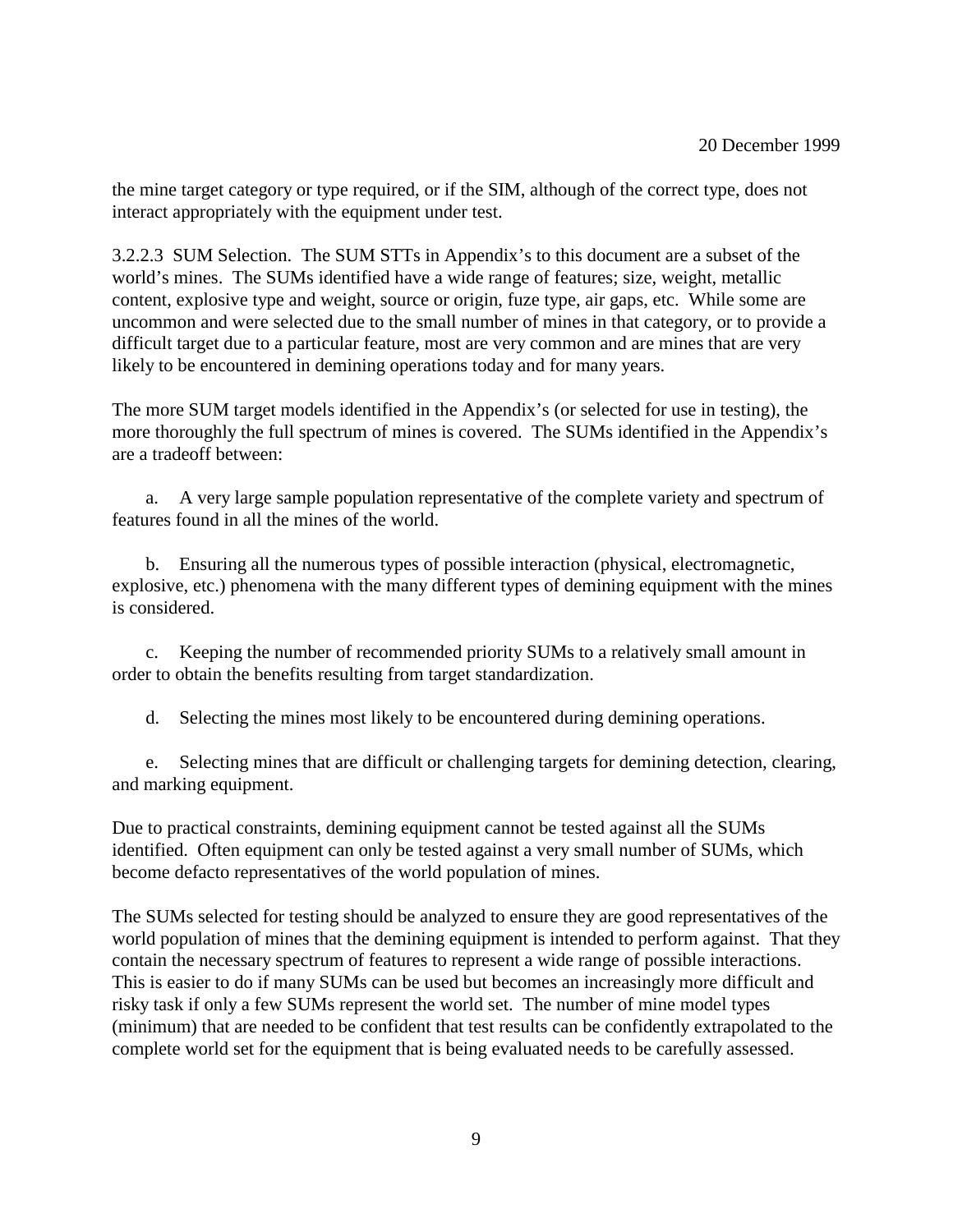First priority, second priority and third priority SUMs are identified to provide a general indication of which mines are most important, difficult or likely to be encountered and to provide alternatives if for whatever reasons higher priority SUMs are not available for testing.

3.2.3 Target Emplacement.

3.2.3.1 Emplacement Considerations. When emplacing targets consider the following:

a. Military doctrine for emplacement of that type mine or mine category. The expected probability and criticality of different possible emplacements (burial depth, orientation, weathering, hole vs. trench, etc.).

b. Type of demining equipment being tested. The performance method and technical characteristics of the equipment. The equipment capability in different environments.

c. Specific test objectives.

d. Expected interaction between demining equipment being tested, the environment and the planned targets.

e. Special considerations or test data desired at the edge of the demining equipment's performance envelope.

f. How to determine the edge of the demining equipment's performance envelope.

g. Target emplacement in previous testing of the demining equipment and any comparison required between that data and data to be generated in current testing.

3.2.3.2 Burial. Based on the above considerations (3.2.3.1) surface emplace or bury targets using nominal burial depths selected from the following:

- a. 1 cm (flush buried)
- b. 5 cm
- c. 10 cm
- d. 15 cm
- e. 20 cm
- f. 30 cm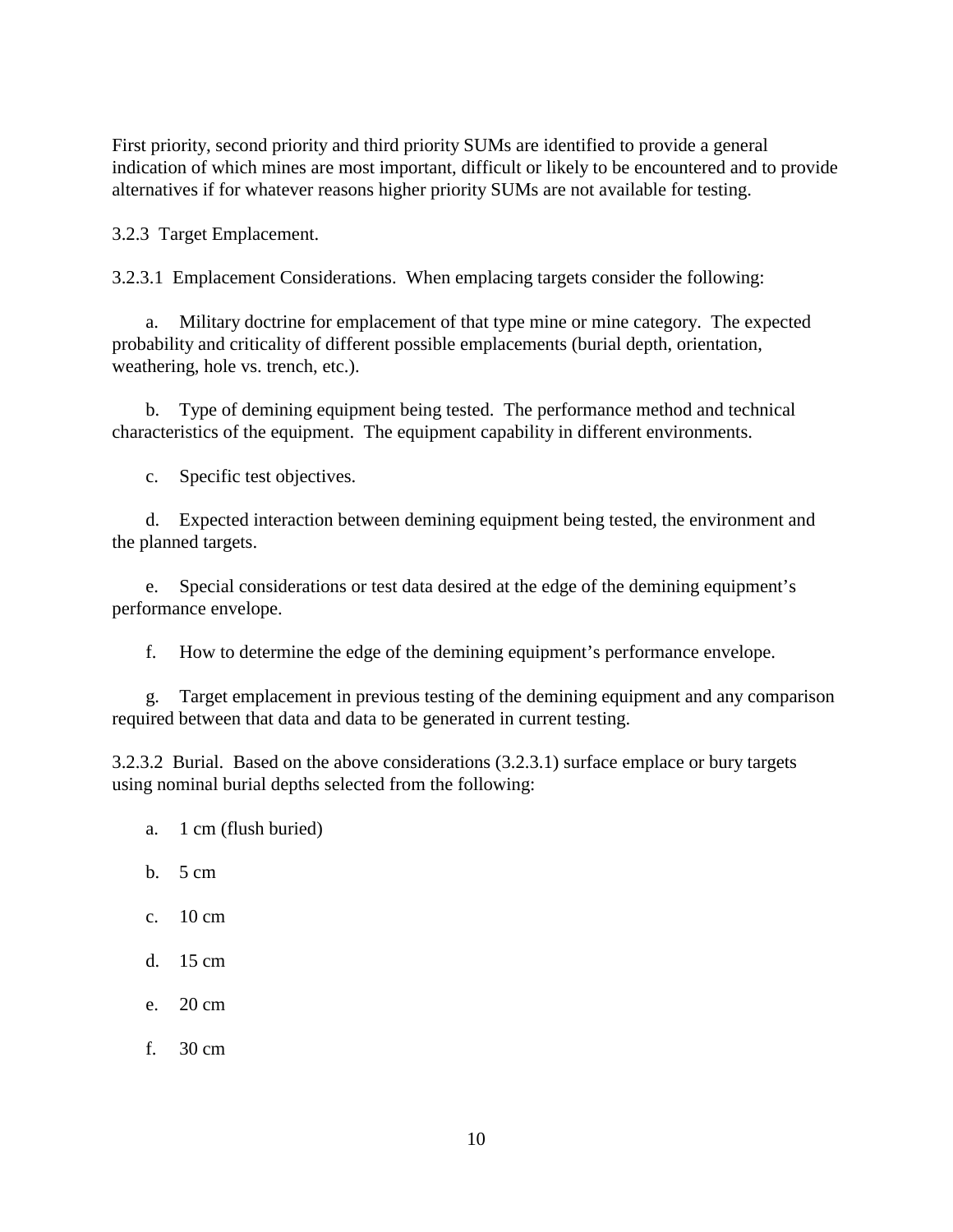All depths are the distance from the highest point on the target to the ground surface. Selection of these standard burial depths will help facilitate data interchange, analysis and test repeatability. When there are instances where targets need to be placed at depths other than those above the specific rationale as to why should be documented. While target emplacement at 30 cm depth is not in accordance with usual military doctrine this extreme condition is included to standardize deep buried conditions that might require testing. This extreme condition might be encountered through soil and/or mine movement by wind, water or mechanical equipment after initial mine emplacement.

3.2.3.3 Emplacement. When burying targets, the depth, type and size of the hole used should consider military doctrine for emplacement of that type target and the manual or mechanical equipment and procedures normally used for emplacement. Overburden backfill techniques and overburden compaction should also be considered. Hole depth and dimensions for the emplaced targets should consider real world interaction between variations in the emplacement technique/equipment selected or being simulated and the soil. For example an actual threat emplacement may place targets varying from 4 to 7 cm deep rather than exactly 5 cm. Both manual and mechanical emplacement techniques will rarely bury targets deeper than an underlying very hard subsoil layer. This would be time consuming and the mine might not initiate properly. Mines, particularly those at large burial depths, cannot function properly without realistic type holes and backfill. Targets should be emplaced in a manner in which they can be realistically be expected to be employed. As an extreme example, do not emplace in Anti-personnel mine targets through a hard subsoil to 30 cm depth with straight sided holes. For ground penetrating radar and thermal infrared detection equipment tests pay particular attention to emplacement considerations since these technologies may detect disturbances to the soil caused by target emplacement rather than the target itself. For certain types of detection, clearing equipment it also may be necessary to consider the different orientations of the mine targets possible rotating about the vertical axis. For surface emplaced targets consider that scatterable mine type delivery systems mounted on trucks, helicopters or fixed wing aircraft and rocket or artillery delivered mines may result in mine targets emplaced at varying orientations on the ground with respect to level or horizontal.

3.2.3.4 Weathering. When test planning consider that targets may have to be emplaced for a specified minimum (or maximum) period of time prior to test conduct in order to provide test results representative of the performance of a piece of demining equipment against real world targets. Provisions may have to be made in some cases to eliminate visual cues to target location such as using vegetation as camouflage, plowing up or disturbing an area so it all looks alike, watering down the target area, etc. When using equipment in post-conflict for demining purposes, weathering may include significant overgrowth of native vegetation. Therefore, weathering should reflect a specified minimum (or maximum) weathering period appropriate to the purpose; doctrinally correct elimination of visual cues; and consideration of natural or deliberate re-vegetation of the area.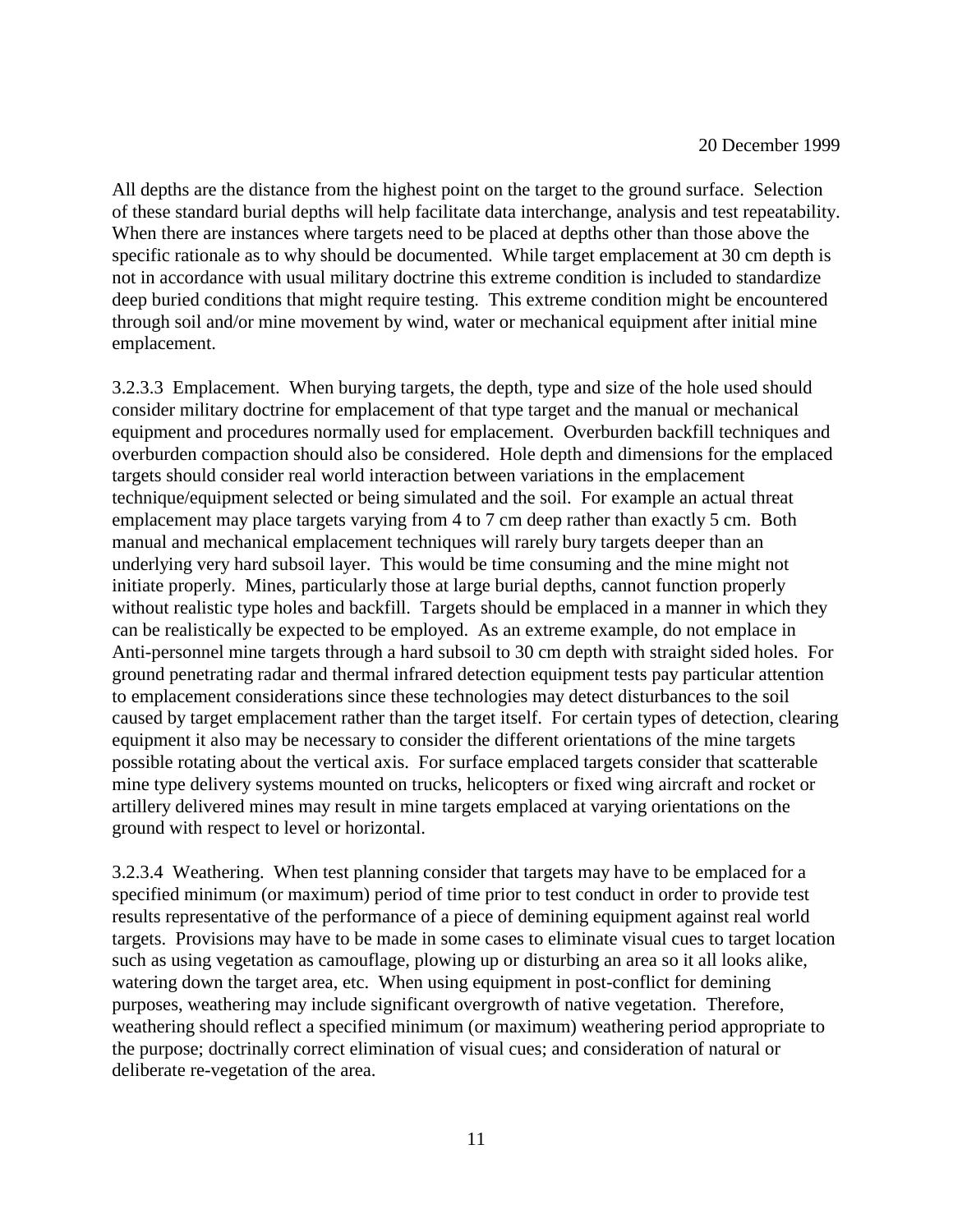3.2.3.5 Target Array Emplacement. The pattern and density of the emplaced targets should reflect military doctrine for operational testing. The pattern and density of the emplaced targets should consider real world interaction between variations in the emplacement technique/equipment selected or being simulated and the environment. For example an actual threat emplacement may place targets or rows 4-6 meters apart rather than exactly 5 meters. Pattern and density may be varied to optimize the number of encounters or increase test efficiencies provided that the objectives of tests of clearing equipment are not compromised through unplanned fratricide, interference with mine or equipment function, or accelerated wear of equipment. Where appropriate to doctrine, complex combat obstacles may be included to determine the compounding effects of wire, ablatis, dragons teeth, ditches, etc. on system performance.

#### 4. TEST PROCEDURES/TEST TARGETS.

#### 4.1 Minefield Marking Equipment Test Targets.

Select targets for test of minefield marking equipment from guidance that follows for either mine detection equipment test targets or demining clearing test targets, as appropriate. Minefield marking is usually conducted in conjunction with mine or minefield detection operations but may also be conducted with area clearing operations.

#### 4.2 Mine Detection Equipment Test Targets.

4.2.1 SIM STTs. Select SIM STTs from Appendix A. Fabricate in accordance with specifications referenced therein. If SIM STTs from Appendix A are not used, document fabrication procedures and techniques. Document features, characteristics and properties of importance to the detection equipment under test. Document any data verifying the SIM STT provides the desired characteristics of the actual mine target category it is intended to replicate.

#### 4.2.2 SUM STTs. If SUM STTs are used:

a. Select SUM STTs to be representative of one of the mine models/types listed in Appendix B, if possible. If not possible, document specific rationale as to why not.

b. Fabricate SUM STTs by modifying an actual LMT or by fabricating surrogates specifically with the desired features of selected LMT type or model. Document detailed procedures and techniques used in modifying an actual LMT or fabricating SUM STTs.

c. Document features and characteristics of SUM STTs. Document properties (metal type, content, fill type, materials, air gap, etc.) of the SUM STT that are of particular importance to the mine detection equipment that is being tested. Provide any data used in verifying that the SUM STT provides the desired characteristics of the actual LMT it is intended to replicate.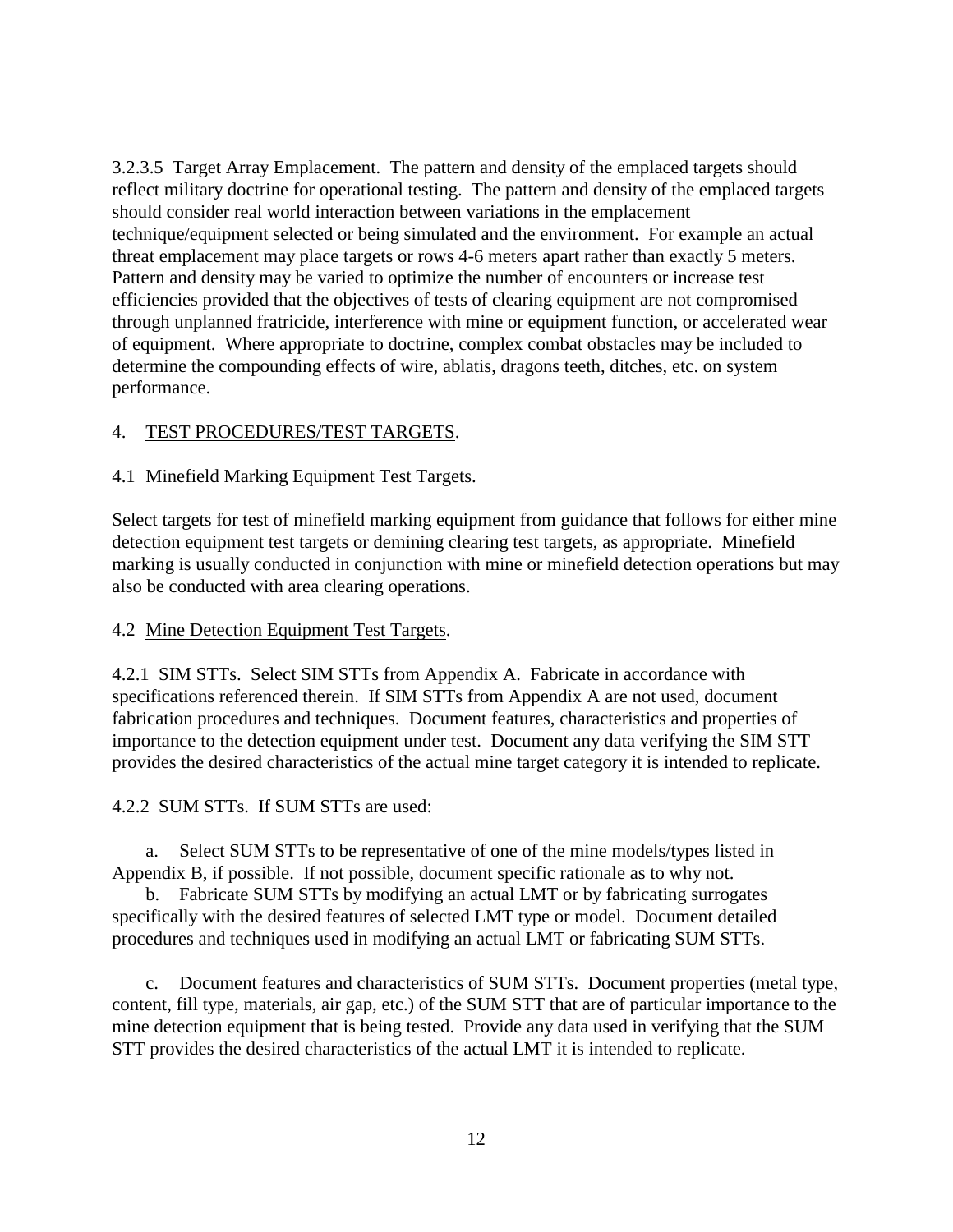4.3 Mine Clearing Equipment Test Targets.

4.3.1 SIM STTs. Select SIM STTs from Appendix C. Fabricate in accordance with specifications referenced therein. If SIM STTs from Appendix C are not used, document fabrication procedures and techniques. Document features, characteristics and properties of importance to the demining clearing equipment that is being tested. Document any data verifying the SIM STT provides the desired characteristics of the actual mine target category it is intended to replicate.

4.3.2 SUM STTs. If SUM STTs are used:

a. Select SUM STTs to be representative of one of the mine models/types listed in Appendix D, if possible. If not possible document specific rationale as to why not.

b. Fabricate SUM STTs by modifying an actual LMT or by fabricating surrogates specifically with the desired features of selected LMT type or model. Document detailed procedures and techniques used in modifying an actual LMT or fabricating SUM STTs.

Document features and characteristics of SUM STTs. Document properties (size, shape, explosive type and amount, fuze type, etc.) of the SUM STT that are of particular importance to the demining clearing equipment that is being tested. Provide any data used in verifying that the SUM STT provides the desired characteristics of the actual LMT it is intended to replicate.

#### 5. DATA REQUIRED.

The following information should be documented for test targets:

- a. Identification number and Target Type
- b. Location (pattern and density if applicable)
- c. Burial depth

d. Rationale why targets were not placed at standard burial depths of paragraph 3.2.3.2 (if applicable).

- e. Orientation
- f. Weathering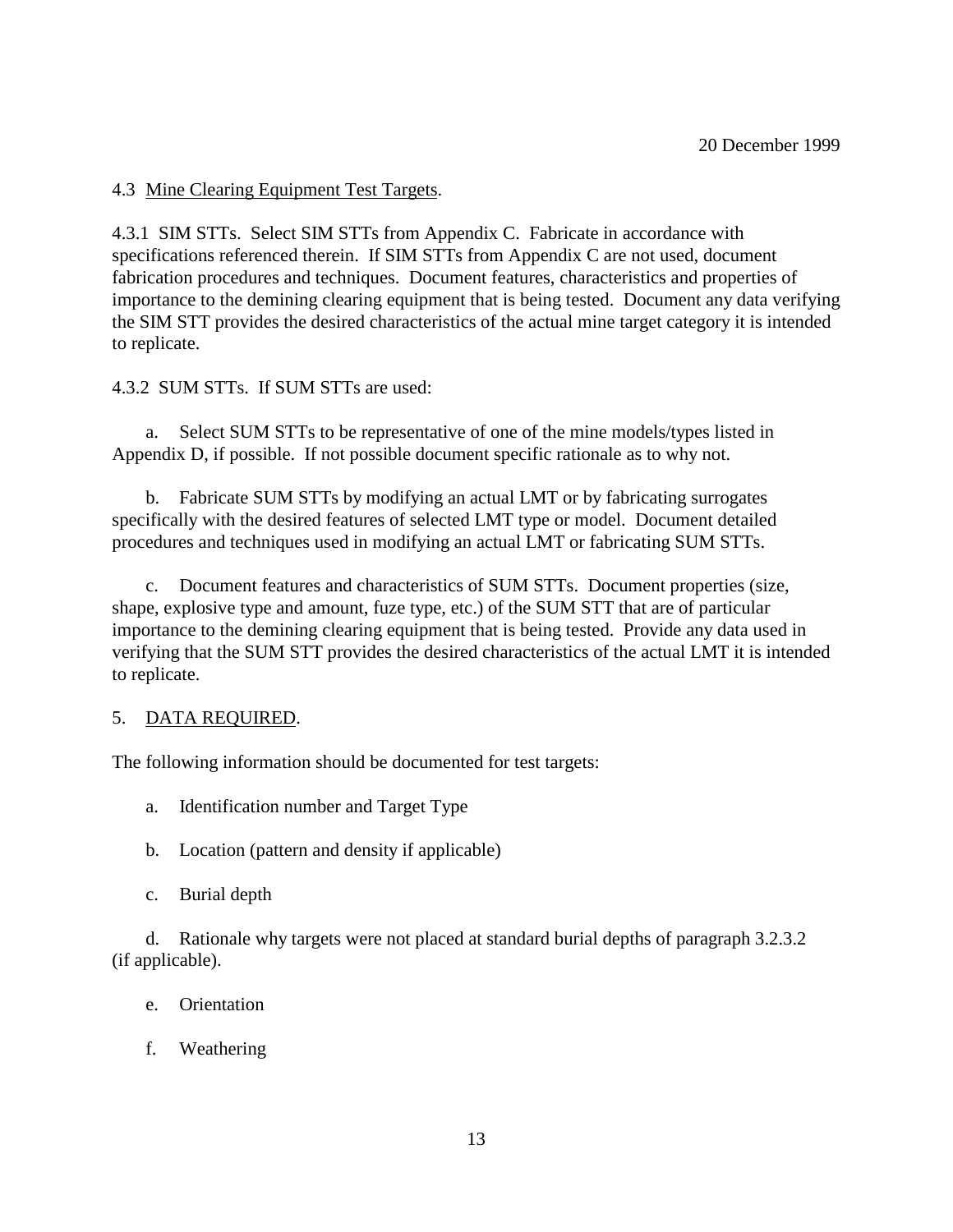g. Emplacement technique (include information on hole depth and diameter or trench dimensions, hole/trenching techniques, backfill/overburden material and methods).

h. Description of any combat obstacles used with the target array

i. Characteristics and features including:

(1) SIM or SUM STT Model Number (from Appendices A through D).

(2) Rationale as to why SIM or SUM STTs referenced in paragraph 4.2 or 4.3 were not used (if applicable).

(3) STT properties (metal type, content, materials, air gap, size, shape, weight, fuze type, explosive type and amount, etc.) that are of importance to the demining equipment being tested.

(4) Detailed procedures and techniques used in modifying an actual LMT or fabricating a STT.

(5) Any data used in verifying the STT provides the desired characteristics of the actual LMT or LMT category it is intended to replicate.

j. Any other information which may aid in assessing or comparing test data or results.

## 6. PRESENTATION OF DATA.

Presentation of data should comply with guidance given for demining equipment being tested. See document "General test requirements for demining testing" and related documents for demining detection, clearing, and marking equipment. Presentation of results of demining equipment testing should provide a clear and definitive audit trail of targets selected, target characteristics and features, target emplacement and any other data required to be documented in this document.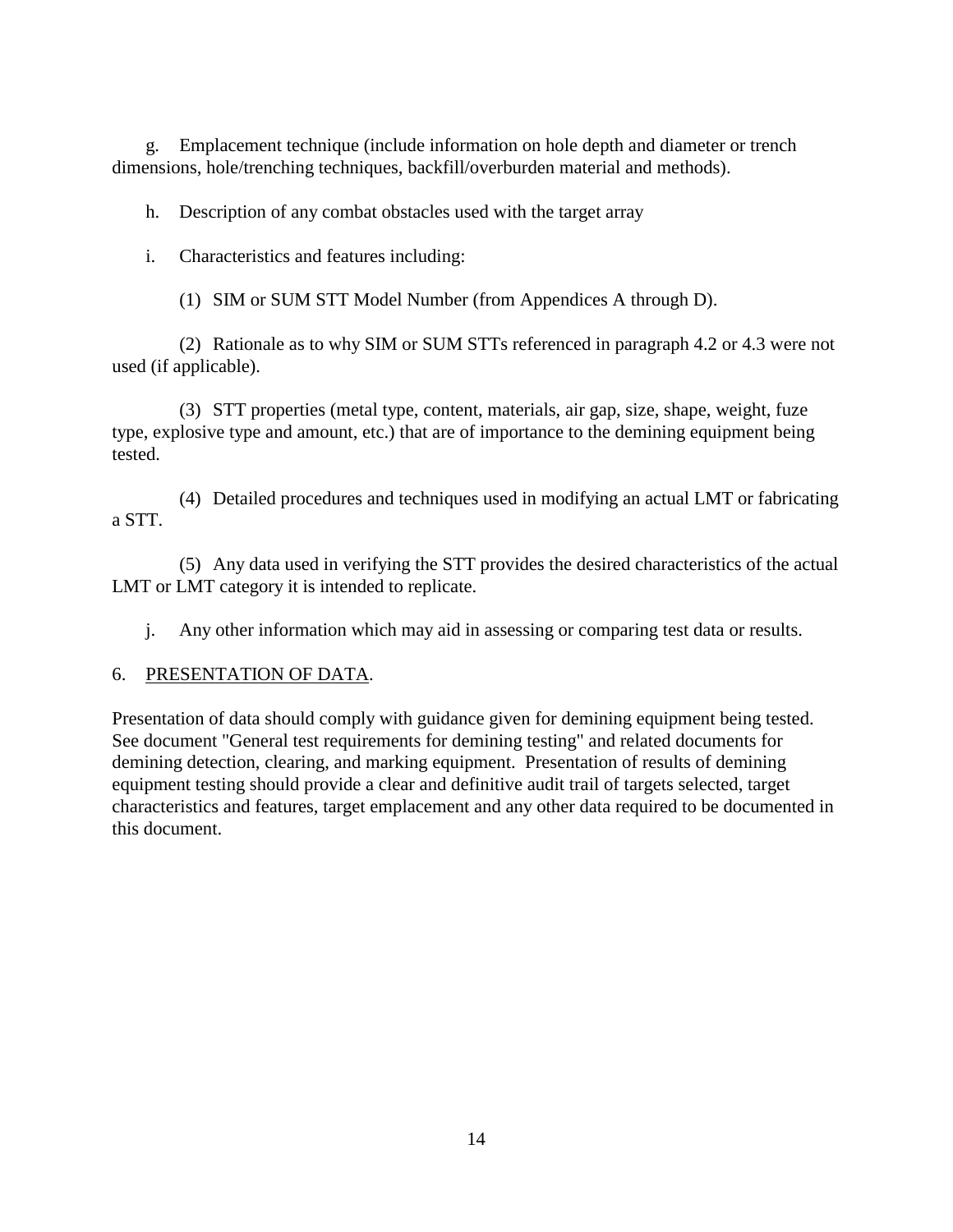## APPENDIX A. SIM STTs FOR MINE DETECTION EQUIPMENT.

See internet website located at http://www.denix.osd.mil/denix/Public/News/UXOCOE/ Sigdata/Mine/mine.html. An overview and technical data on SIMs developed for Induction, Radar and IR detection sensors is provided.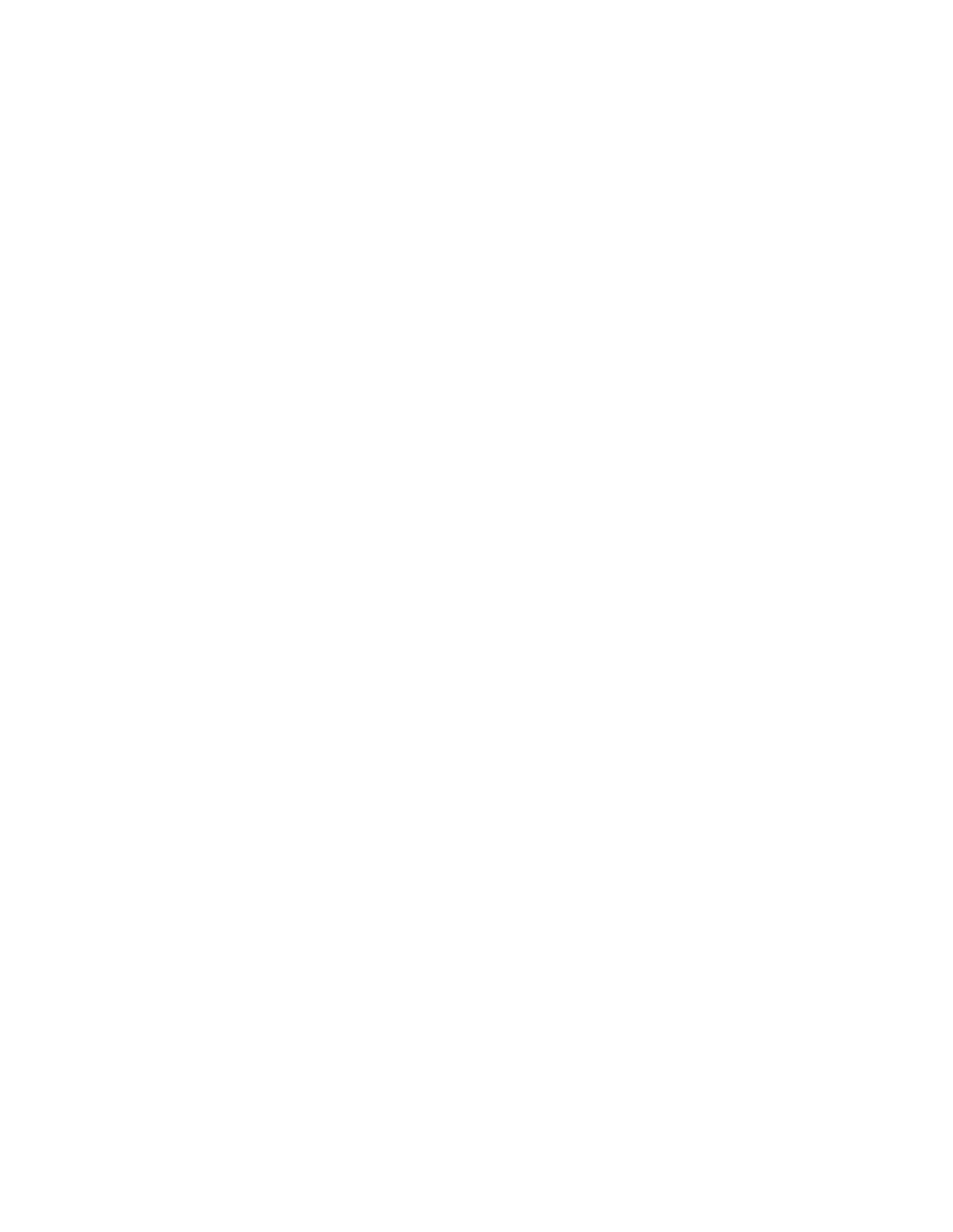### APPENDIX B. SUM STTs - DETECTION.

| $30 \text{ cm}$ | $25 \text{ cm}$     | $20 \text{ cm}$ | $12 \text{ cm}$   | $9 \text{ cm}$ | 6 cm          | <b>SIZE</b>     |
|-----------------|---------------------|-----------------|-------------------|----------------|---------------|-----------------|
|                 | Medium              | Small           | Large AP          | Medium AP      | Small AP      | <b>CATEGORY</b> |
| Large           |                     |                 |                   |                |               |                 |
| Conventional    | Conventional        | Conventional    |                   |                |               |                 |
| AT              | AT                  | AT              |                   |                |               |                 |
| <b>TM-62M</b>   | Type $72 \, (M)$    | Mark $5$ (UK)   | <b>PMN Series</b> | $VS-50$        | $No.7$ (UK)   | Metallic (M)    |
|                 |                     | $CVP-1$         | (plastic)         | (plastic)      | $DH-3$ (Viet) |                 |
| TM-57           | TM-72               | (Hungary)       |                   |                |               |                 |
| TM-46           | <b>TM-41</b>        |                 |                   | $PMM-3$        |               |                 |
| TM-89           |                     |                 |                   |                |               |                 |
| PT-Mi-K         |                     |                 |                   |                |               |                 |
| <b>TM-62P</b>   | <b>Type 72 (NM)</b> | $VS-1.6$        | PMA-3             | Type 72A       | PMA-2         | Low Metallic    |
|                 |                     |                 |                   | <b>TS-50</b>   |               | (LM)            |
| TMA-1           | $VS-2.2$            | TC 2.4/M80      |                   |                |               |                 |
| TMA-4           | $VS-3.6$            | <b>MAT-87</b>   |                   |                |               |                 |
| PT-Mi-Ba        | TMA-3               |                 |                   |                |               |                 |
| PT-Mi-Ba-III    |                     |                 |                   |                |               |                 |

Table B-1. Recommended SUM STTs for Mine Detection Equipment.

Notes:

a. 1st priority targets for each size/category are highlighted in **bold** and are at the top of each cell.

b.  $2<sup>nd</sup>$  priority targets are listed below  $1<sup>st</sup>$  priority targets.

c. Primary (1st and 2nd priority) detection targets are **recommended Surrogate Mine (SUM) targets**.

d. Note that categories highlighted in gray contain no  $1<sup>st</sup>$  priority detection targets. Although the  $2<sup>nd</sup>$  priority SUMs identified in these are not common mines, testing against them may be appropriate in certain cases to determine the limitations and capabilities of the equipment under test.

e. Note that Large and Medium AP Metallic category  $1<sup>st</sup>$  targets are plastic bodies mines containing significant amounts of metal.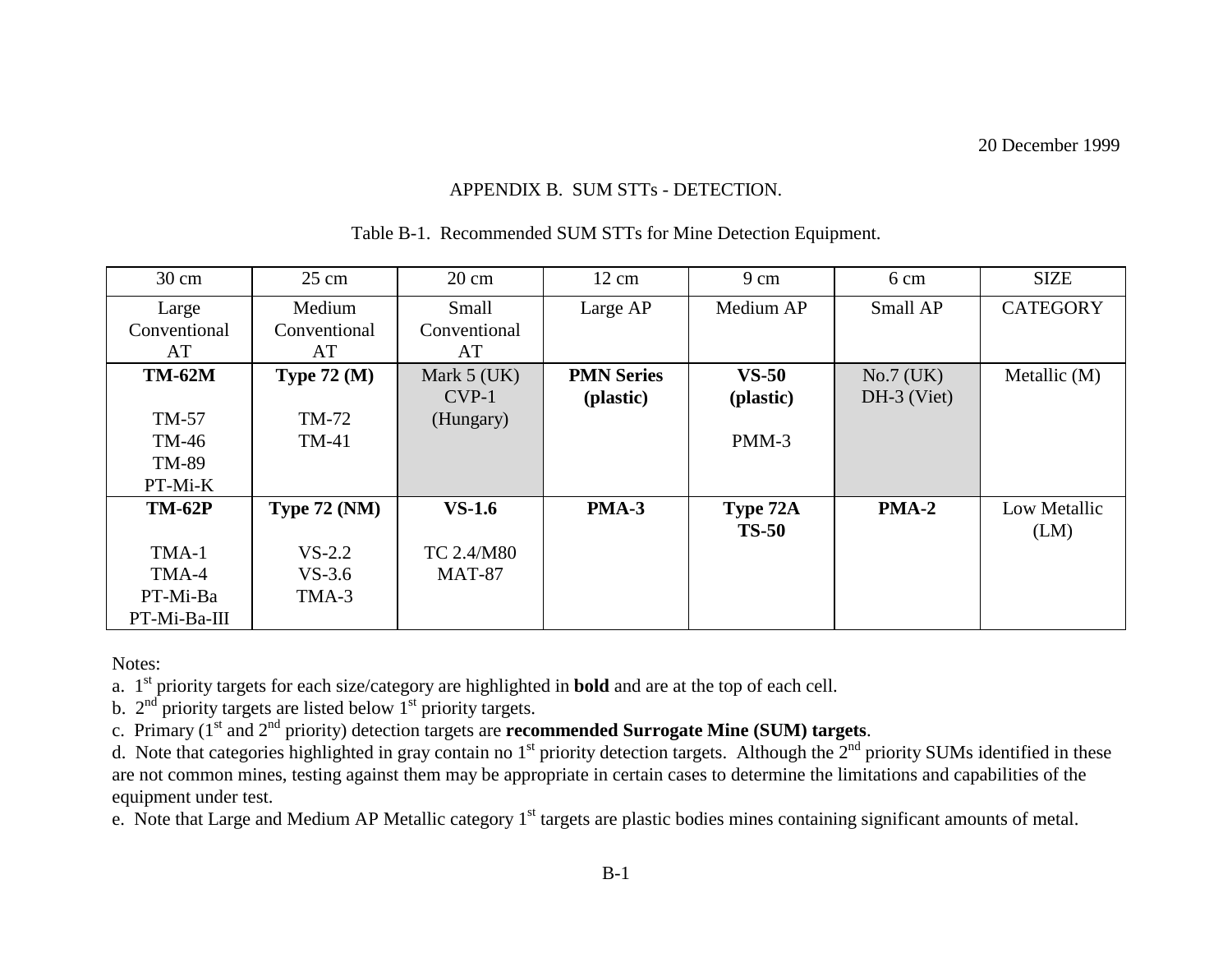| $30 \text{ cm}$                                                             | $25 \text{ cm}$                                 | $20 \text{ cm}$             | $12 \text{ cm}$ | 9 cm                                         | 6 cm                                                                               | <b>SIZE</b>          |
|-----------------------------------------------------------------------------|-------------------------------------------------|-----------------------------|-----------------|----------------------------------------------|------------------------------------------------------------------------------------|----------------------|
| Large<br>Conventional<br>AT                                                 | Medium<br>Conventional<br>AT                    | Small<br>Conventional<br>AT | Large AP        | Medium AP                                    | Small AP                                                                           | <b>CATEGORY</b>      |
|                                                                             |                                                 | $M1A1$ (US)                 |                 |                                              |                                                                                    | Metallic (M)         |
| $M19$ (US)<br>1A (India)<br>$MAT-76 (RO)$<br>$MAT-62B (RO)$<br>$DM-11$ (GE) | No. $8(SA)$<br>$P2$ Mk2 ( $PK$ )<br>PRB M3 (BG) |                             |                 | $DM-11$ (GE)<br>$MAI-75 (RO)$<br>NR 409 (BG) | $M14$ (US)<br>$M-59$ (FR)<br>$P4$ Mk1 ( $PK$ )<br>$R2M1/2$ (SA)<br>PRB M35<br>(BG) | Low Metallic<br>(LM) |

## Table B-2. Alternate SUM STTs for Mine Detection Equipment.

Notes:

a. Alternate or  $3<sup>rd</sup>$  priority SUM targets are identified here in the event recommended primary SUMs are not available.

b. Also consider targets from Appendix D as possible alternate targets to address special test issues.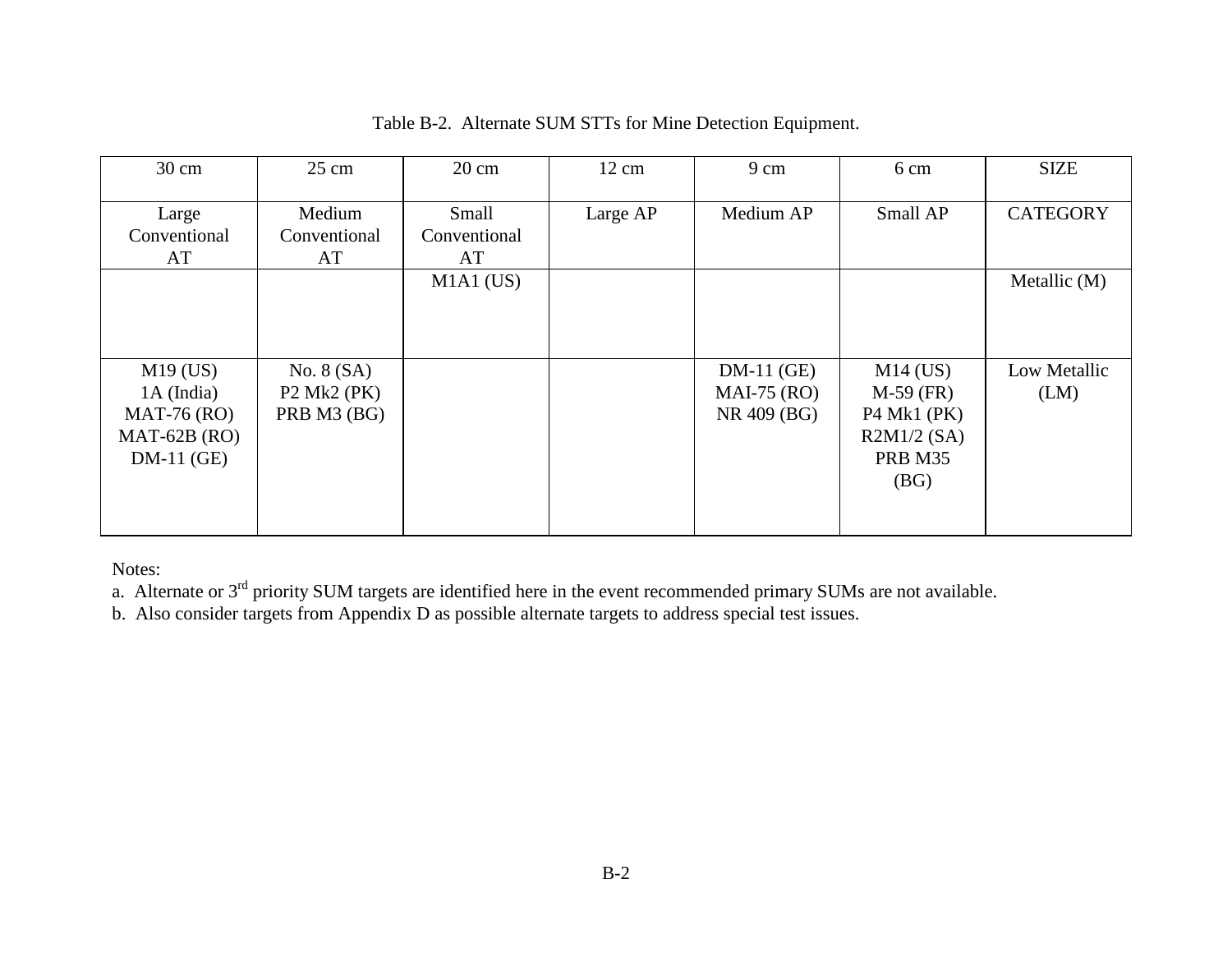## APPENDIX C. SIM STTs FOR MINE CLEARING EQUIPMENT.

(To be provided at a later date.)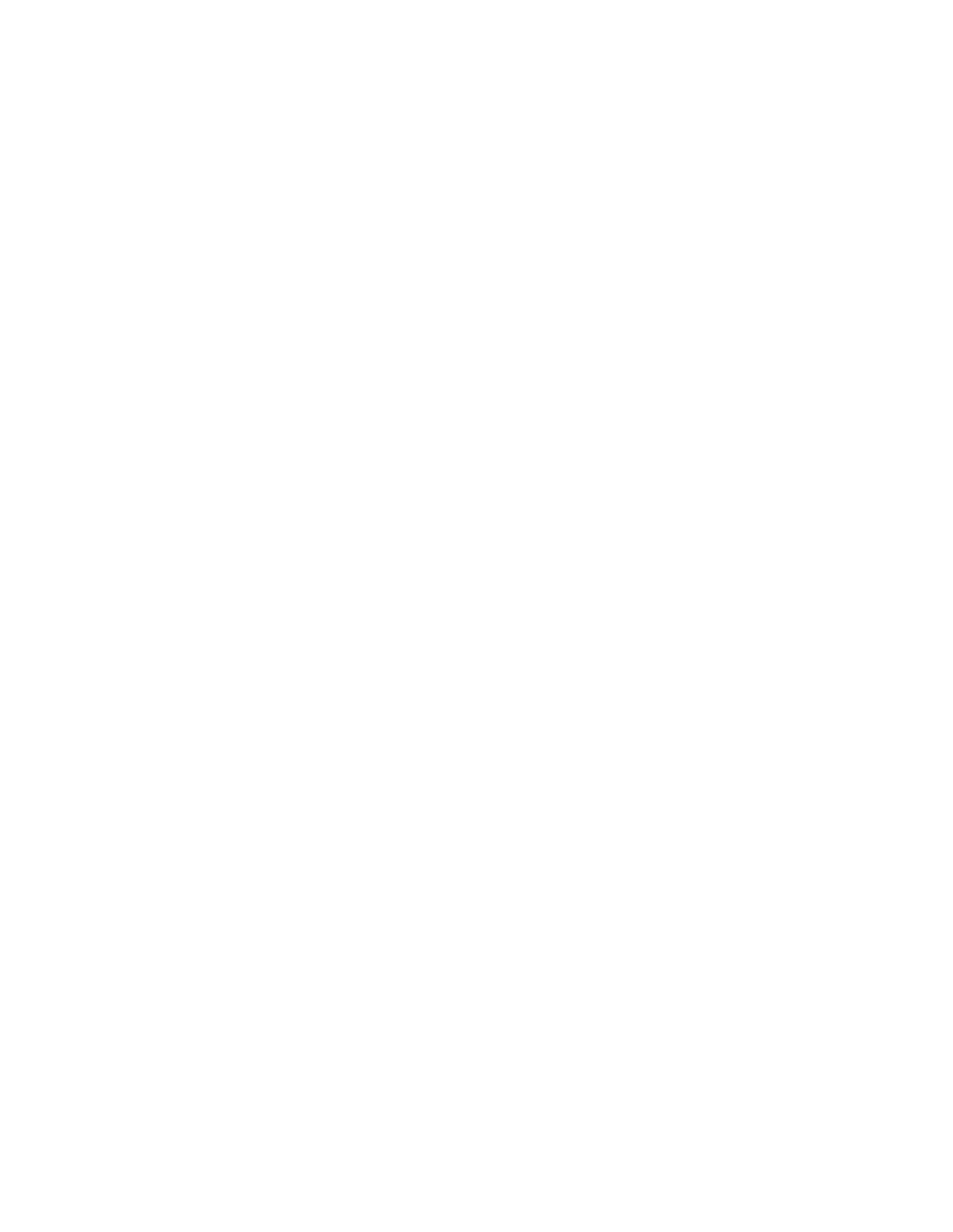## APPENDIX D. SUM STTs FOR MINE CLEARING EQUIPMENT.

- Use same SUM STTs from Appendix B (SUM STTs for mine detection equipment).
- - Also consider the following table of targets whose different shapes, emplacements, fuze types etc. should be considered when testing various types of explosive, mechanical and electromagnetic clearing equipment.

| Mine Target Type                                          | Country         | <b>Notes</b>                                                             |
|-----------------------------------------------------------|-----------------|--------------------------------------------------------------------------|
| Barmine (AT)                                              | UK, India       | Large Rectangular shape $(11 \times 120 \text{ cm})$                     |
| PGMDM/PTM-1 (AT)                                          | Russia          | Small rectangular shape (6.5 x 30 cm)                                    |
| $PFM-1$ (AP)                                              | Russia          | "Butterfly" mine                                                         |
| ADAM/PDM (AP)                                             | <b>US</b>       | Scatterable, small, "wedge" shape, Trip<br>"wires," metallic             |
| $SB-33$                                                   | Italy           | Scatterable, irregular shape (8.8 cm dia.)                               |
| Scatterable "can" type (AT, AM)<br>(AT-2, HB 876, etc.)   | Germany, other  | High metallic content, spring "feet"                                     |
| Bounding Fragment (AP)<br>(OZM-72, VAL-69, Type 69, etc.) | <b>Numerous</b> | High metallic content, similar shape to<br>scatterable "can" type target |
| Scatterable "disk" type (AT)<br><b>RAAM</b>               | <b>US</b>       | High metallic content                                                    |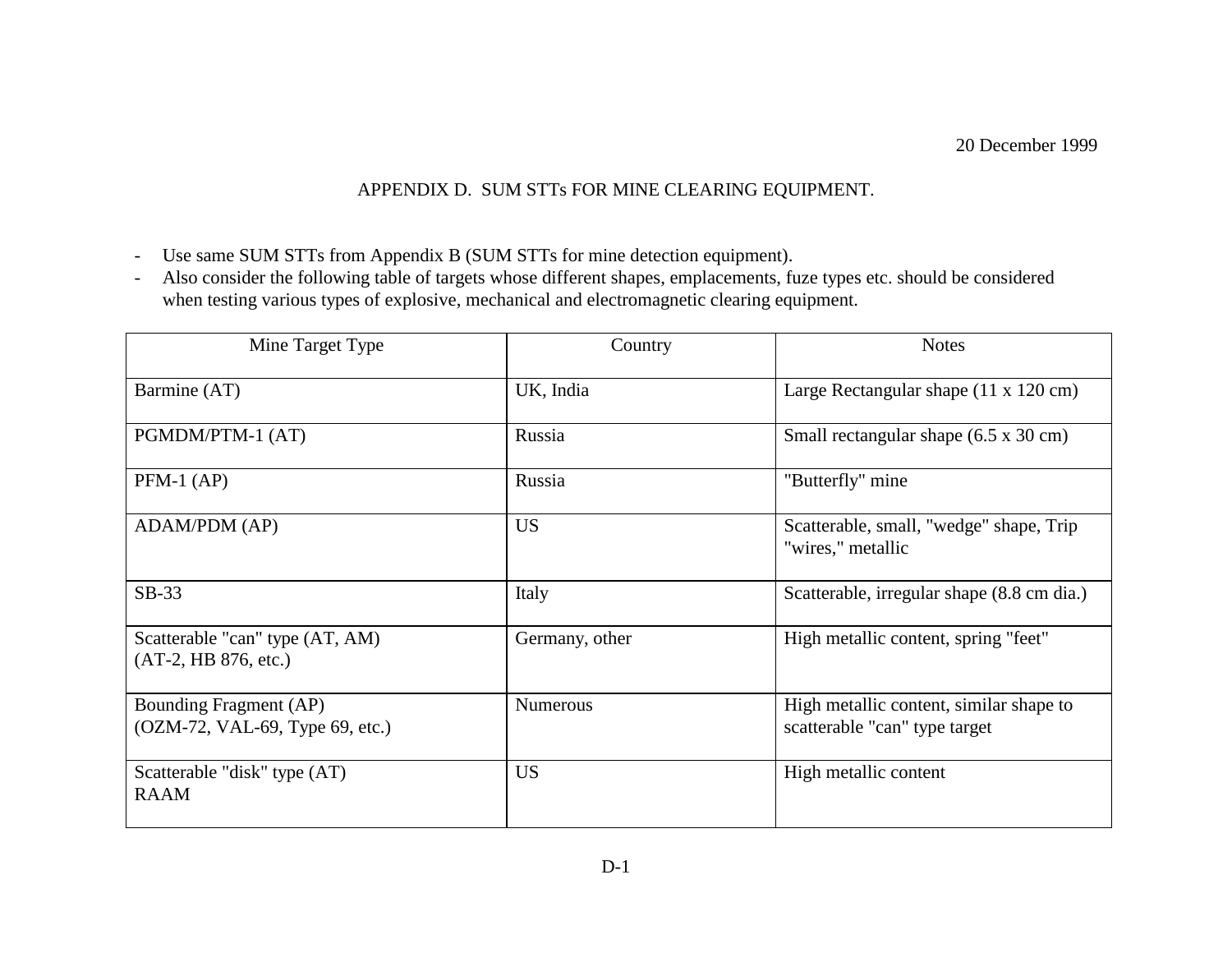| Mine Target Type                             | Country                       | <b>Notes</b>                              |
|----------------------------------------------|-------------------------------|-------------------------------------------|
| Stake mine (AP)                              | Russia, many other            | Fragmentation, trip wire, etc.            |
| Roller Targets (AT)                          |                               |                                           |
| - Large pressure plate                       | - Numerous                    | - Common                                  |
| - Small pressure plate                       | - Numerous                    | - Common                                  |
| - Prong pressure fuze                        | - Yugo, other                 | $-TMA-4$                                  |
| - Screen/Spider plate fuze                   | - Czech, Sweden, China, other | - PT-Mi-K                                 |
|                                              |                               |                                           |
| Rectangular (AP), plastic; PMA1              | Yugo, other similar           | 7 x 14 cm                                 |
|                                              |                               |                                           |
| Scatterable "can" type (AP) POM-2S           | Russia                        | $6.3$ cm (dia.) x 18 cm (height)          |
|                                              |                               | high metal, spring feet, trip wire        |
| Off-route                                    | Many                          |                                           |
|                                              |                               |                                           |
| "Claymore" or directional fragmentation type | Many                          |                                           |
|                                              |                               |                                           |
| "Carrot" mine (AP) buried ZAP No. 1 & 2      | Zimbabwe                      | 3.6 cm (dia.) x 19.5 cm (height)          |
|                                              |                               | low metal, similar to UK No. 6            |
|                                              |                               |                                           |
| Small rectangular (AT), metal; M7A2          | <b>US</b>                     | $11.4 \times 17.8$ cm, 6.4 cm height      |
|                                              |                               | 1.62 kg explosive, only .58 kg metal      |
|                                              |                               | low $(60 - 110 \text{ kg})$ fuze pressure |
|                                              |                               |                                           |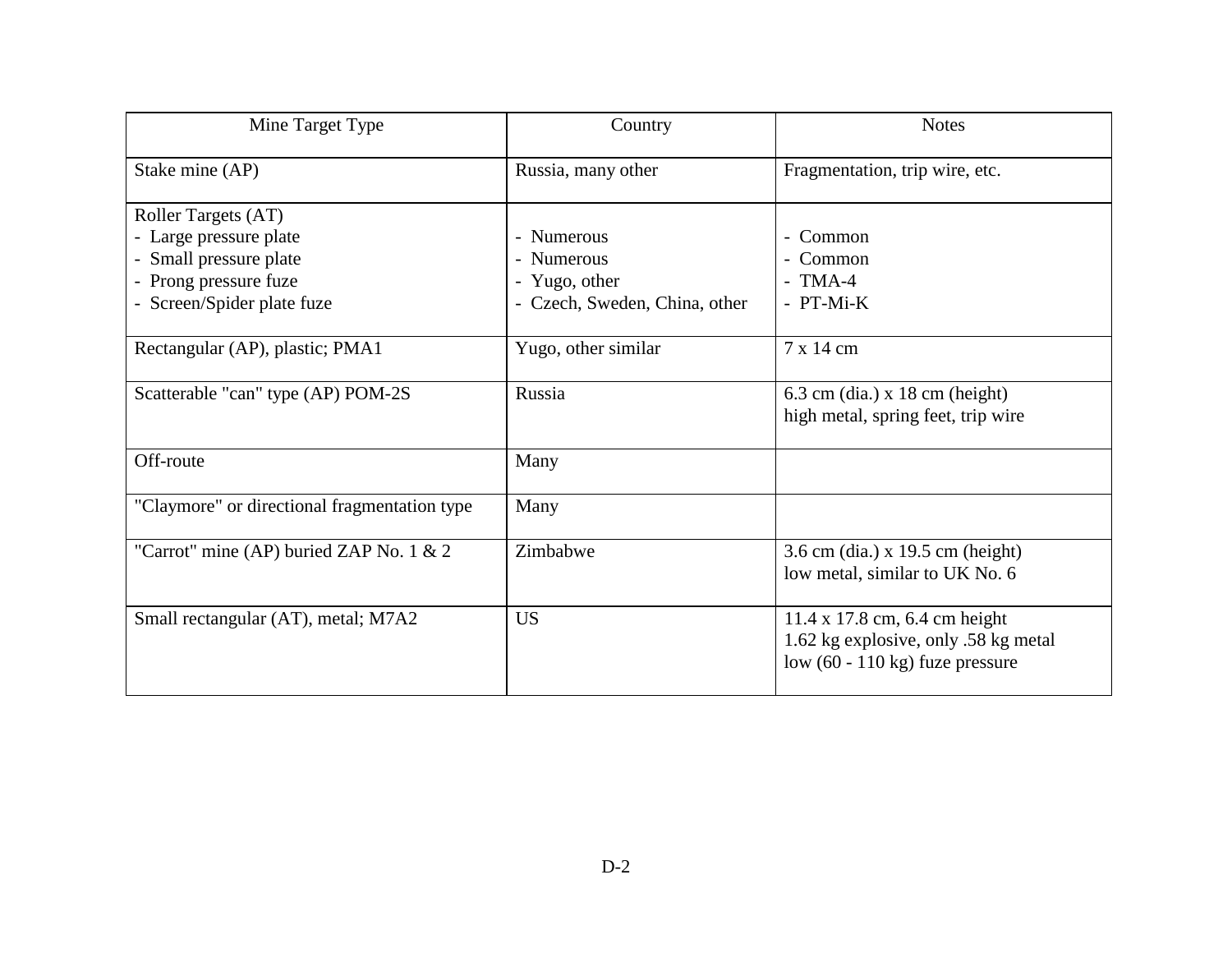## APPENDIX E. UK TARGET CLASSIFICATIONS.

The definitions, key features, and envisaged applicability of the UK target classifications are given below.

### 1. PRODUCTION MINE.

A Production Mine is a live, fully armed, mine, that is identical in every respect to the threat against which a countermeasure is to be deployed.

Key Features. The question of correctness of representation of the real target does not arise.

Applicability. Only where absolutely necessary, either where target recognition is critical (e.g. UWB radar) or where no suitable alternative common to all sensors of multi-sensor system is available.

#### 2. PRODUCTION MINE RENDERED SAFE.

A Production Mine (Rendered Safe) is a Production Mine that has had some part of the initiation mechanism disabled so that the fuze cannot operate. It will contain the original main explosive charge unchanged, and, if the original detonator or other components are removed, they will be replaced by replicas which are as close to the original as possible consistent with the initiation mechanism being disabled.

Key Features. Much safer than a production mine with minimal loss of correctness of representation.

Applicability. Wherever it can be established that they are sufficiently representative to avoid the need to use Type 1, and it is hoped that this would be almost always.

## 3. PRODUCTION MINE (FREE FROM EXPLOSIVES).

Production Mines (FFE) are as category 2 (above), but with all explosives removed and replaced with inert materials.

Key Features. Completely safe, with the inert fill likely to be sufficiently representative in many situations.

Applicability. Whenever an inert fill can be used without compromising real target representation.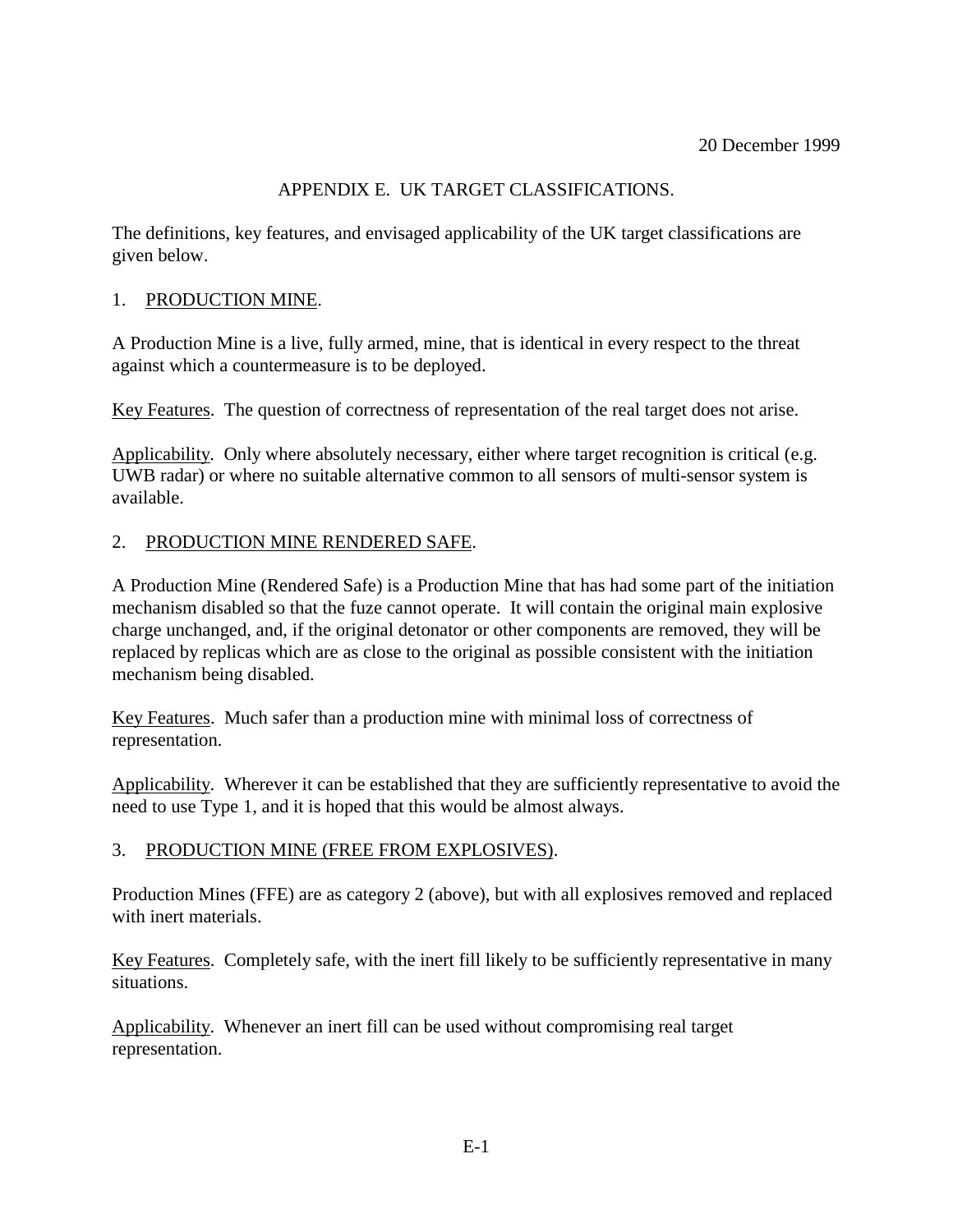## 4. REPRODUCTION MINE.

Reproduction Mines are targets which have been manufactured with the intention of replicating the characteristics of a specific production mine, usually by an organization other than any of the original manufacturer(s). The design of Reproduction Mines will usually have to be derived from reverse engineering. Reproduction Mines will be Free From Explosives.

Key Features. Completely safe and readily manufacturable, probably with reasonably good representation.

Applicability. Will often be the most representative target possible.

## 5. SUBSTITUTE MINES.

Substitute Mines are targets that are to be generally representative of a class of mine, but not representative of any specific mine type. They will contain explosive, but no means of initiation.

Key Features. Readily manufacturable, and allow tests where the presence of explosives is necessary for adequate representation.

Applicability. Wherever explosive detecting sensors are to be tested, but replication of a specific mine type is not required.

#### 6. SUBSTITUTE MINES (FFE).

Substitute Mines (FFE) are as Category 5 (above), but are Free From Explosives.

Key Features. Readily manufacturable, and completely safe.

Applicability. Where explosive detecting sensors are not involved, nor is representation of a specific mine type necessary.

#### 7. SUBSTITUTE MINES (LF).

Substitute Mines (LF) are as Category 5 (above), are Free from Main Explosive Charge but contain a Live Fuze.

Key Features. Readily manufacturable, and allow tests where the presence of a Live Fuze is necessary for adequate representation.

Applicability. Where reaction of the mine fuze is to be assessed during the operation of mine clearance equipment.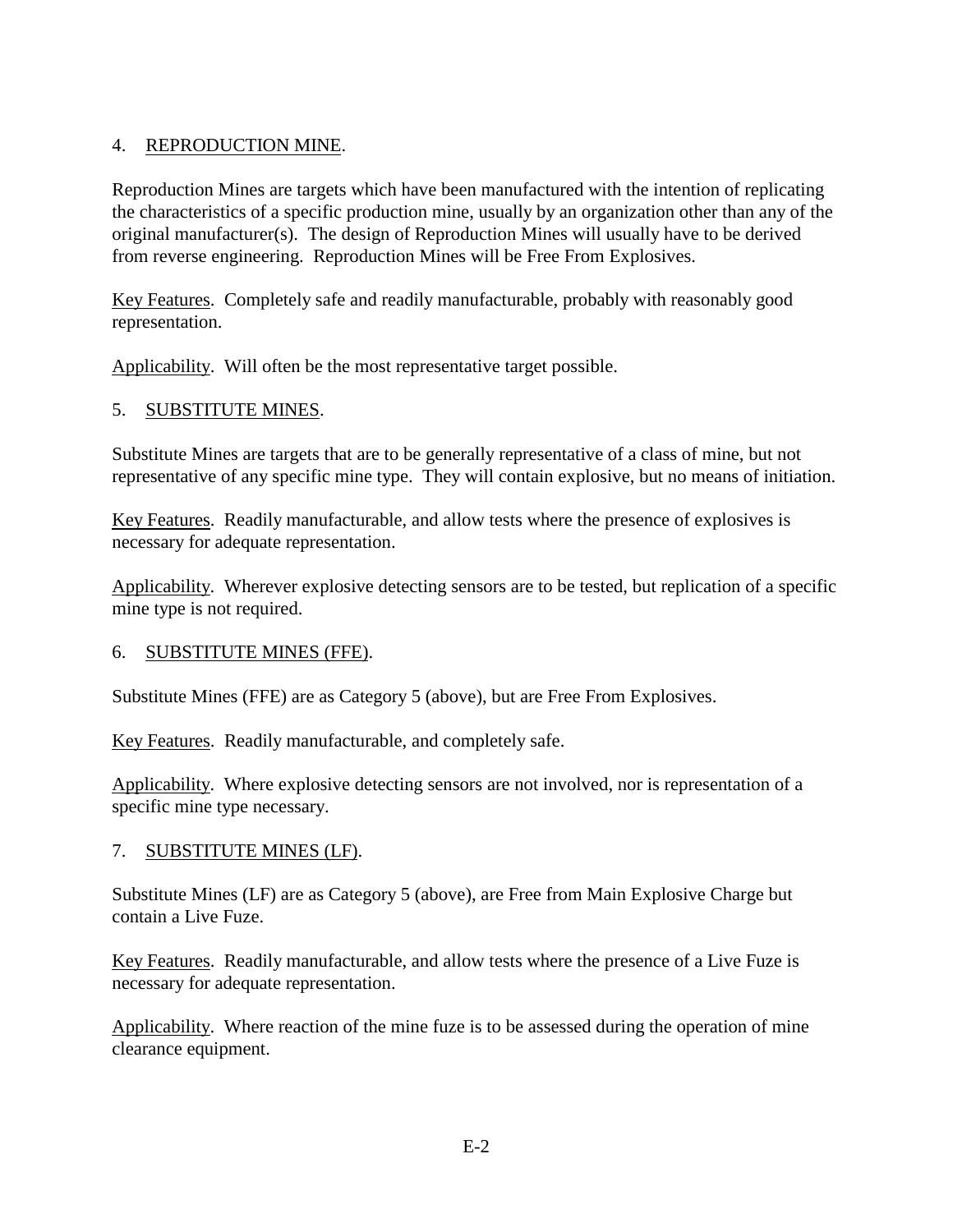### 8. MODEL MINE (INSTRUMENTED).

Model Mines (Instrumented) are targets that are representative of either a specific mine type or class of mines, in size and weight, and also incorporate instrumentation that will determine if, in the course of neutralisation trials, a disturbance would have detonated the mine represented.

Key Features. Readily manufacturable, intended specifically for neutralizationclearance tests.

Applicability. Neutralisation/clearance trials where the question of detonation of the target is a significant issue.

#### 9. MODEL MINES.

Model Mines are as Category 8 (above), but have no instrumentation.

Key Features. Easy and relatively cheap to make.

Applicability. Neutralisationclearance trials where the question of detonation of the target is not a significant issue.

#### 10. CALIBRATION TARGET.

A Calibration Target is a reference target for confidence checks and calibration. A calibration target is likely to be used to check that specific signals internal to a detection system are present. It need not be representative of a mine.

Key Features. Specific to detection sensor type under test.

Applicability. Confidence checks, diagnostic aids, and calibration facilities. Principally for use on R & D trials. Must contain explosives for some sensors.

Table E-1 gives the nearest correspondence between the target types recommended in this document and the UK list.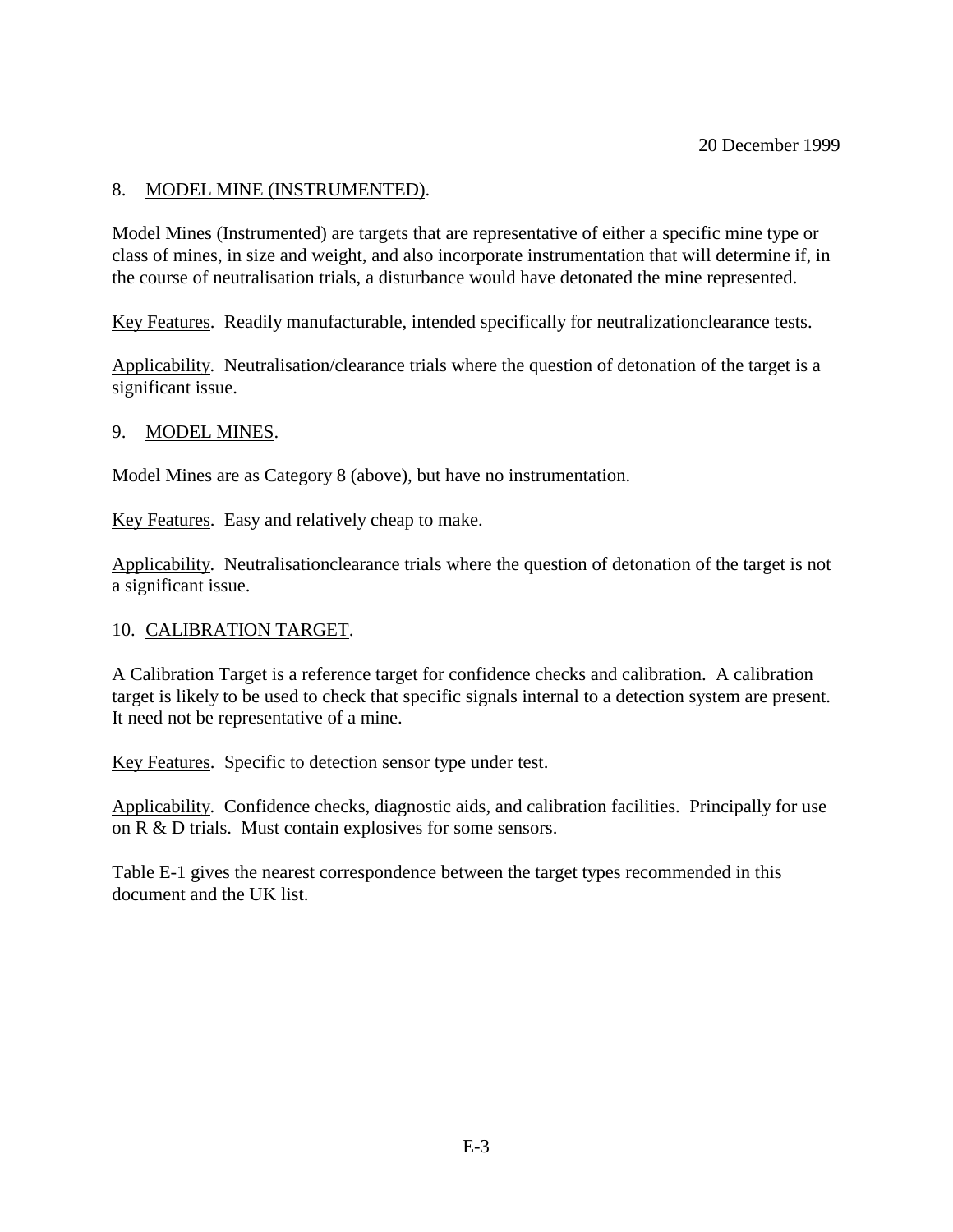Table E-1. Target Type Cross-Reference.

| Recommended                 | UK (Best correspondence) |
|-----------------------------|--------------------------|
|                             |                          |
| 1A (Reproduction live fuze) | 7                        |
| $\overline{2}$              | $\overline{2}$           |
| 3A                          | 3                        |
| 3B                          | 3                        |
| 4A                          | 4                        |
| 4B                          | 4                        |
| 4C                          | 5                        |
| 5A                          | 5                        |
| 5B                          | 7                        |
| 5C                          | 6                        |
| 6                           | 6                        |
| 7                           | 8                        |
| 8                           | 10                       |

Part. 1: document to UK

## Part 2: UK to document

| <b>UK</b> Target type | Nearest equivalent             |  |  |
|-----------------------|--------------------------------|--|--|
|                       | <b>Recommended Target Type</b> |  |  |
|                       |                                |  |  |
| $\overline{2}$        | $\overline{2}$                 |  |  |
| 3                     | 3A, 3B                         |  |  |
|                       | 4A, 4B                         |  |  |
| 5                     | 5A                             |  |  |
| 6                     | 5C, 6                          |  |  |
|                       | 1A, 5B                         |  |  |
| 8                     |                                |  |  |
| 9                     |                                |  |  |
|                       | 8                              |  |  |